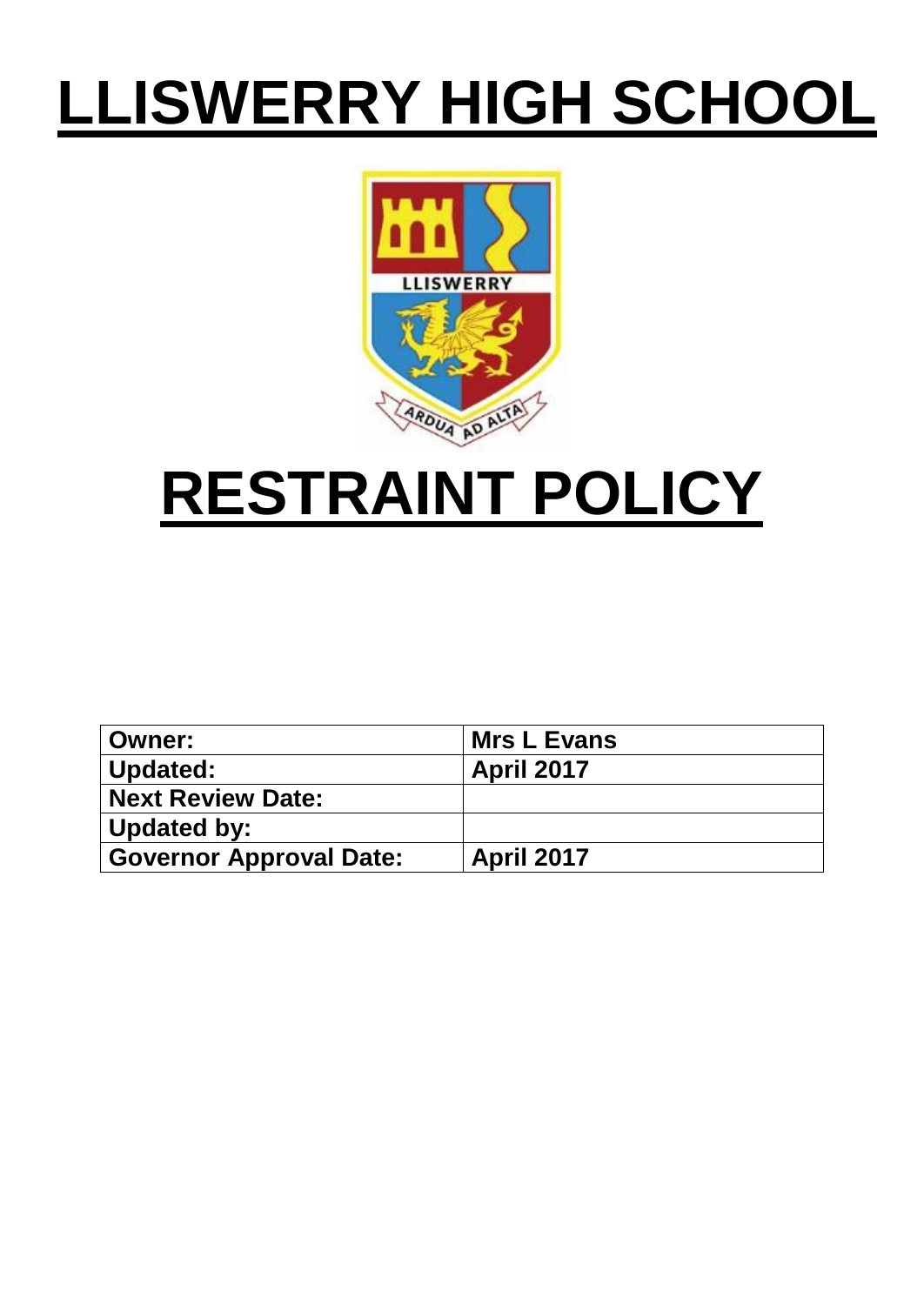## **Lliswerry High School**

#### **SCHOOL POLICY ON RESTRICTIVE PHYSICAL INTERVENTION / POSITIVE HANDLING**

This policy should be read in conjunction with school policies on Behaviour, Child Protection and Health & Safety.

This Policy is informed by the Welsh Government guidance document Framework for Physical Intervention Policy and Practice (March 2005)

Safeguarding children in education: handling allegations of abuse against teachers and other staff April 2014 WG

The School recognises the importance of ensuring good order to provide a safe environment for staff and pupils. To achieve this, it is recognised that, in extreme circumstances, it may be necessary for school staff to intervene physically to manage certain harmful behaviours by pupils.

- 1. It is the School's policy that Restrictive Physical Intervention, sometimes referred to as positive handling, will be used **as a last resort**, normally after non-physical strategies have failed to manage a pupil's behaviour.
- 2. Restrictive Physical Intervention is defined as direct physical contact between persons where reasonable force is positively applied against resistance, either to restrict movement or mobility or to disengage from harmful behaviour displayed by an individual.
- 3. The school will work to create an environment that minimises the risk of incidents that might require restrictive physical intervention. This will include :-
	- The implementation of whole-school behaviour management strategies
	- Training staff to de-escalate and defuse potentially disruptive situations
	- Working with individual children and their parents to identify trigger behaviours and to develop preventative strategies that avoid the need for physical intervention,

#### 4. **Restrictive physical intervention will only be used when the risk of not intervening outweighs the risk of doing so. It will only be used to prevent pupils:**

- Harming themselves or others
- Committing a criminal offence
- Causing serious damage to property
- Engaging in behaviour which is seriously prejudicial to good order and discipline.
- 5. Action taken during a restrictive physical intervention will be:
	- Reasonable
	- Proportionate
	- Necessary
	- In the best interest of the child.
- 6. Parents will be informed of the school's policy on Restrictive Physical Intervention. Details will be included in the School Handbook and a copy of this policy will be given to parents on request.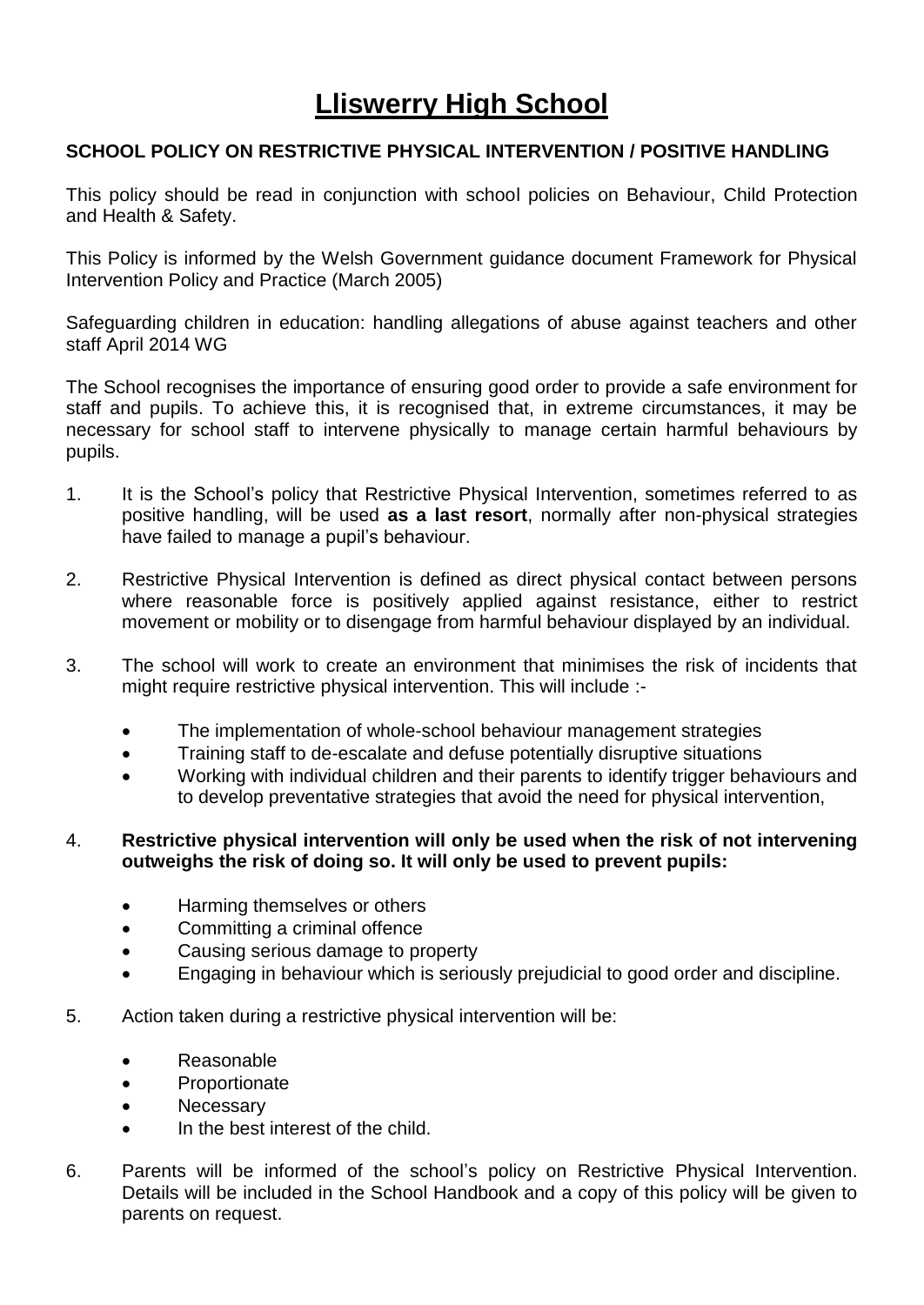- 7. While **any member of school staff may intervene physically in an emergency, and all teachers are legally enabled to use reasonable force under section 93 of the Education and Inspections Act 2006, only those staff who have been specifically authorised by the Head Teacher will normally take part in restrictive physical interventions that have been included in Positive Handling Plans**. An up to date list of authorised staff will be kept in the school and will be **reported annually to the Governing Body.**
- 8. In cases where it can reasonably be foreseen that a pupil is likely to require positive handling, a Positive Handling Plan will be drawn up by the school with the agreement of parents/carers and in consultation with relevant agencies and the child, and will be reviewed regularly.
- 9. Records :–
	- All incidents involving restrictive physical intervention will be recorded in a Bound and Numbered book.
	- All serious incidents will be reported to the LA in order to provide appropriate follow up and support for pupils and staff.
	- Parents will be informed as soon as practical about all serious incidents.
	- A completed Violence at Work form will be sent to the LA if a member of staff is injured during an incident.
	- Sample reporting forms are attached as Appendix 3.
- 10. The school's Bound and Numbered Book will be reviewed every half term by the Head Teacher and the **Governor with responsibility for Child Protection issues**, and will be monitored annually by an LA representative. The information will be used to review Positive Handling Plans for individual children, staff training needs and relevant school policies.
- 11. The Head Teacher will determine the training needs of school staff after assessing the likely need and scope of physical intervention that might be required. Advice and support on assessing training needs will be available from the LA.
- 12. Training will be provided by Newport City Council and will meet the standards approved by the British Institute of Learning Disabilities. Staff will only use intervention techniques which they have been trained to use, except in extreme emergencies. Staff will not use any technique that restricts a child's breathing or which requires a child to be held face down.
- 13. All staff involved in a restrictive physical intervention will be allowed time to seek medical attention if necessary, to recover and to be debriefed by colleagues nominated by the Head Teacher. Written records will be completed within 24 hours, if practical.
- 14. Pupils will be given medical attention if necessary, and will be given time to become calm before discussing an incident. The pupil will be given the opportunity to explain things from his/her point of view and steps will be taken to re-establish the relationship between the pupil and the staff involved in the incident.
- 15. Staff who act in accordance with this policy will be positively supported by the LA and the School, but staff will be expected to use their professional judgement when handling children, and everyone involved must be aware that their actions may be subject to scrutiny and possible legal action.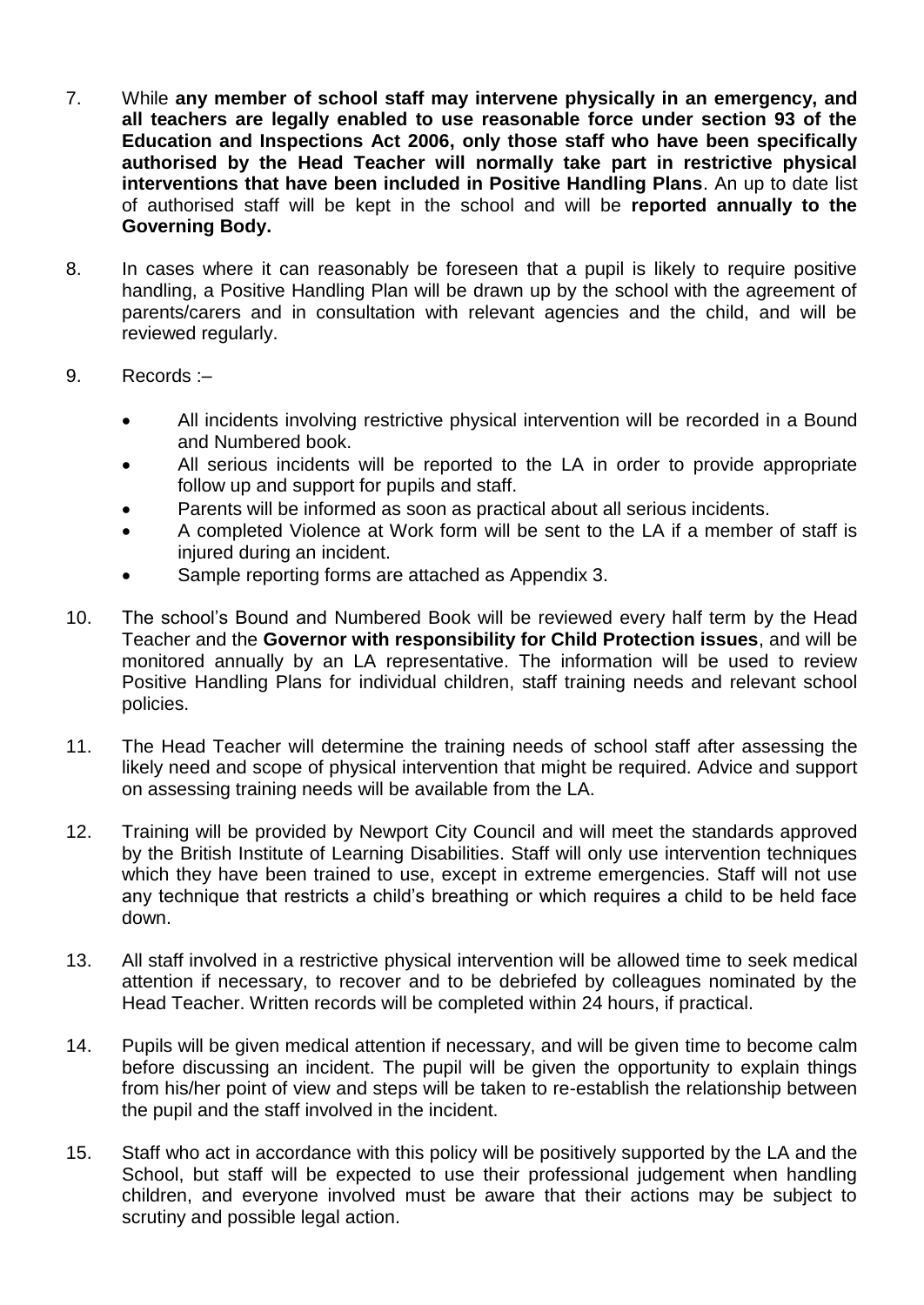- 16. While staff will use the minimum force for the shortest time during a restrictive physical intervention, it is recognised that minor injuries, such as bruises and scratches, may occur. Such minor injuries will not, by themselves, be regarded as evidence of misconduct.
- 17. All complaints relating to restrictive physical intervention will be recorded by the school and details will be shared with relevant LA staff and other agencies. The Head Teacher will clarify the details of all complaints in accordance with the school's Complaints Policy, and will ensure they are dealt with appropriately.
- 18. This policy will be effective from April 2017 and will be reviewed annually by the Governing Body. Appendices may be amended at any time to reflect changes in legislation or good practice.

#### **Appendices –**

- 1. Guidance to staff Regarding Physical Intervention
- 2. Guidance to diffuse an incident
- 3. Record of a Minor Situation Report Form
- 4. Record of a serious Incident Report Form
- 5. Restrictive Physical Intervention List of Authorised Staff
- 6. Physical intervention incident record form
- 7. Sample Positive Handling Plan

#### **Appendix 1 Guidance to staff – Regarding Physical Intervention**

#### **When Reasonable Force might be Appropriate**

The use of physical intervention should be viewed very much as the final option, when all other preventative steps have been taken and other approaches considered. Wherever possible, restraint should be avoided. It is never a substitute for good management. However it is recognised that some children may not be able to control their reaction to events as well as others and at times may place themselves or others at risk through their uncontrolled behaviour. The main reason for using restraint is to maintain a safe environment, i.e. keep people safe. Legitimate situations in which reasonable force might be appropriate include, where:

- Action is necessary in self-defence or because of imminent risk of injury to self or others.
- There is a serious and developing risk of significant damage to property.
- A pupil's behaviour is seriously prejudicial to good order and discipline.

#### **Examples**

- Pupil attacks a member of staff, another pupil, attempts self-injury, pupils are fighting.
- Pupil is causing or about to cause deliberate damage or vandalism.
- Pupil is causing or at risk of causing injury or damage by accident, rough play, misuse of dangerous materials or objects.
- Pupil running in stairway or corridor in a way that is likely to cause injury to self or others.
- Pupil absconds from a class or tries to leave school and is judged to be at risk if not kept in the classroom or at school.
- Pupil persistently refuses to obey an order to leave the classroom.
- Pupil is behaving in a way that is seriously disrupting a lesson.

**Wherever possible early support from colleagues should be sought**. Staff should be circumspect about using restraint particularly with reference to the "good order" clause. What may be lawful and what constitutes good educational practice may be different. If the aim is to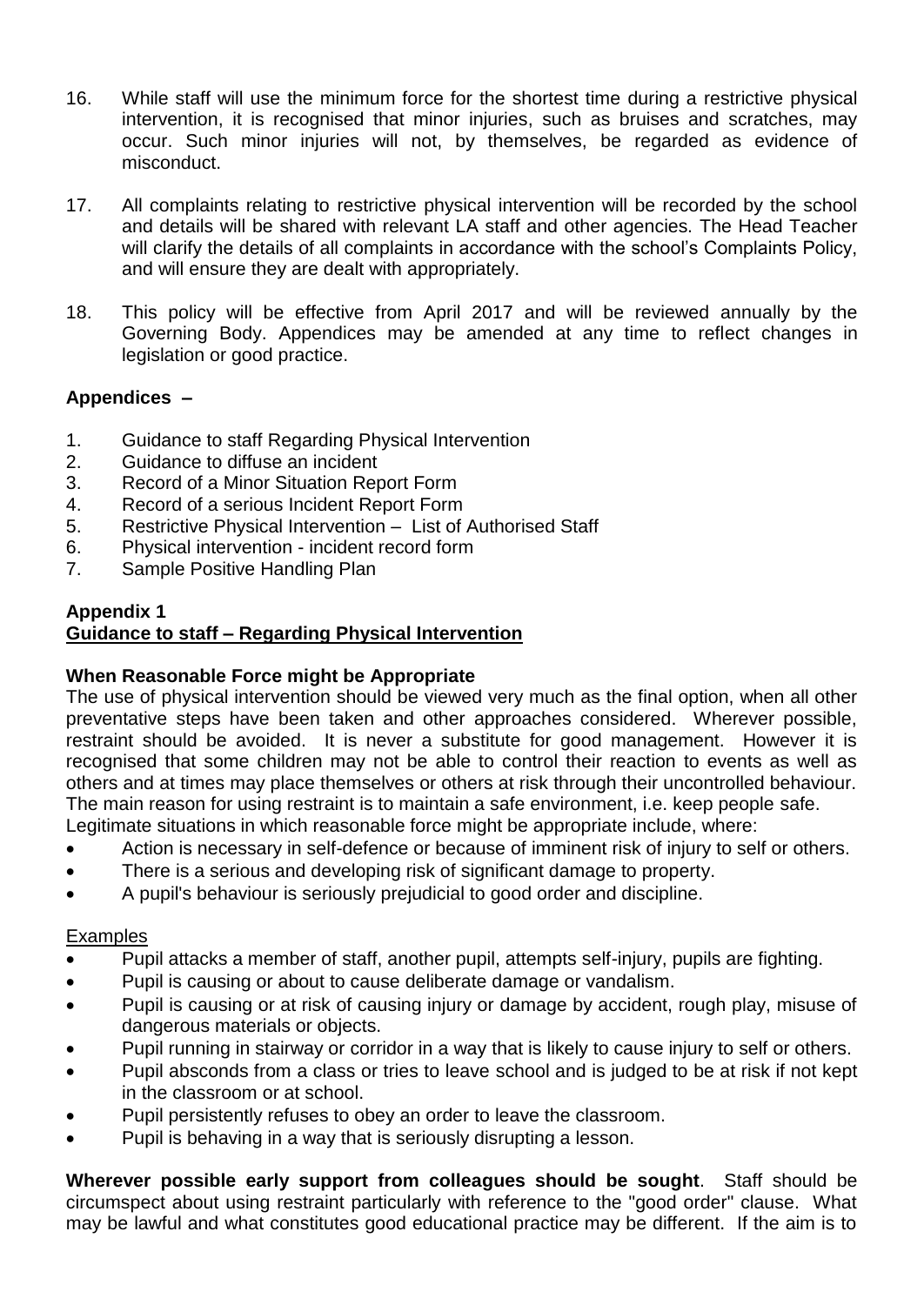establish good order, the use of restraint must facilitate this. In many cases its use is likely to exacerbate the situation. Staff will be required to use their professional judgment in such instances.

Physical intervening should only be chosen as an option if:

- Not intervening is likely to result in more dangerous outcomes than intervening.
- Alternative strategies such as, calming, de-fusing etc. have failed to de-escalate the situation.
- Such a response is in the best interest of the pupil.

It is important to be aware that for some pupils restraint may increase the risk of injury to both staff and pupils. It is increasingly unlikely to be appropriate with older pupils. Strategies other than force which should be considered include:

- **Providing the disruptive pupil with a choice of locations to exit to, giving clear directions and allowing 'take-up' time thus allowing a 'face-saving' opportunity.**
- **Removing the audience, i.e. other pupils leave the room.**
- **Letting another member of staff take over the strategic lead of the incident.**

#### **Procedures and Practical Considerations During Specific Incidents**

Ideally staff intervening in the restraint of a pupil will be Team Teach Trained but it is recognised that in a large comprehensive school many untrained staff may be the first at the scene to attend an incident. The following bullet points are guidance for all staff.

- Staff should not intervene in an incident without help unless it is an emergency or they are confident of being able to help without risk of injury or making the situation worse. The pupil's health and safety must always be considered and monitored.
- Use a calm and measured approach staff should never give the impression that they have lost their temper and out of control or are acting out of anger or frustration, or to punish the pupil.
- Try to defuse the situation orally and prevent escalation.
- Tell the pupil to stop, reminding him/her of consequences and what will happen if s/he does not stop.
- Staff should continue to talk to and try to calm and support the pupil throughout the incident, clearly explaining that the reason for the intervention is to keep the pupil and others safe and making it clear that the physical intervention will stop as soon as the pupil regains self-control and is calm.
- Only the minimum force necessary to prevent injury or damage should be used, and proportionate to the circumstances.
- The purpose of intervention is to restore/ensure safety, restraint should continue no longer than is necessary. As soon as it is safe, restraint should be gradually relaxed to allow the pupil to regain self-control. The caring 'C' should be used whereby the hand when restraining is open in a 'C' configuration and the pupil led away. The wrap can be used in more difficult situations restricting the arm movements of a pupil whereby your arms are wrapped around the pupil holding their hands at the waist but note should only be used for a short space of time and you must not restrict the breathing of the person.
- **Seek assistance from other colleagues at as early a stage as possible**
- **Staff who become aware that another member of staff is intervening physically with a pupil have a responsibility to provide a presence, and to offer support and assistance should this be required**.
- Try to remove the pupil from the peer audience.
- Gender and cultural differences of pupils should be considered when restraining.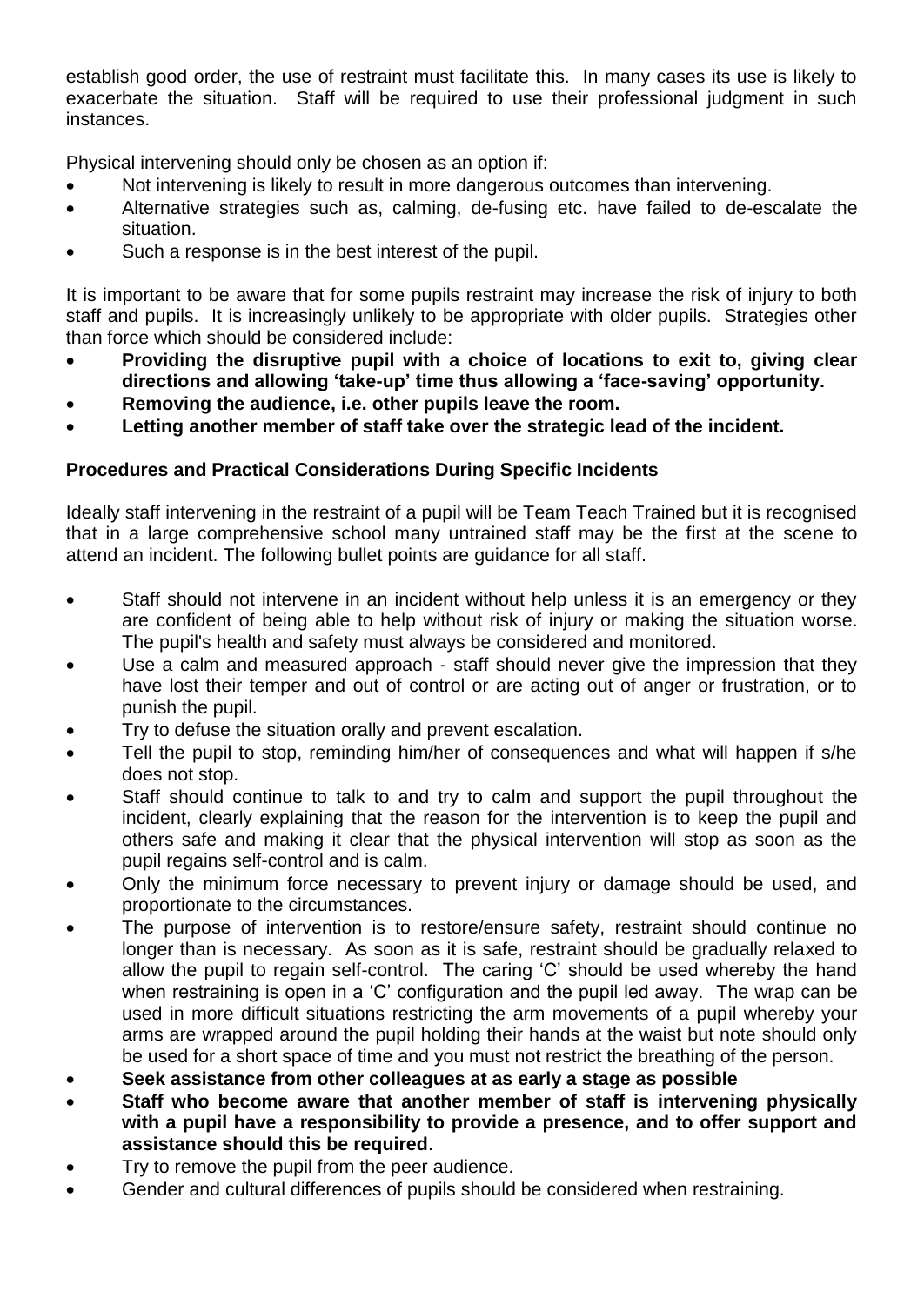- Staff are not expected to restrain a child if by so doing they put themselves at risk. In these circumstances, staff should remove pupils who are at risk and summon assistance, usually from senior staff.
- Any incident of physical restraint is emotionally demanding for both the pupil and staff involved. It is important that appropriate support and opportunities to 'debrief' are available.

#### **Acceptable Methods of Physical Intervention**

Methods that staff **may use** in appropriate circumstances where a risk assessment judgment supports this:

- Physically interposing themselves between pupils.
- Blocking a pupil's path.
- Using classroom furniture to restrict movement e.g. a risk assessment may have already highlighted the need to organise or structure a classroom to accommodate particular pupils. Reactive use of moving furniture is not recommended.
- Leading by the arm.
- Shepherding a pupil away by a light touch on the elbow or near the shoulder.
- 'Assertive Guiding' remembering this is the positive application of force to control a pupil and would be used in rare circumstances, e.g. if the pupil is in extreme danger and no other alternative is available or where reasonable force is used to restrict a pupil's movement.
- Holding for security and to reduce anxiety where there is potential risk, even if the pupil is not yet out of control. The purpose is to defuse or prevent escalation.
- In extreme circumstances more restrictive holds. Staff should take care that their actions could in no way be capable of being interpreted as aggressive. All holds should be devised to minimise the risk of injury. They should not cause pain.

#### **Unacceptable methods of physical intervention**

The use of any method which might be viewed as unreasonable force, induce pain or humiliation is unacceptable. Specifically, these include:-

- Holding a pupil around the neck, or by the collar, or in a way that might restrict the ability to breathe.
- Slapping, punching or kicking a pupil.
- Striking a pupil with an object.
- Twisting or forcing limbs against a joint.
- Tripping up a pupil.
- Holding or pulling a pupil by the hair.

Such actions might be the only viable option in the most extreme situation when emergency action is needed to prevent the risk of serious injury or loss of life, e.g. to prevent a pupil running into a busy road or to stop an extremely violent assault.

The escalation of physical intervention solely to secure a pupil's compliance is not acceptable. Physical intervention should never be used in anger or to punish a pupil.

Staff should always avoid touching or holding a pupil in a way that might be considered indecent. Holding should not arouse sexual expectations or feelings. Physical contact is likely to become increasingly inappropriate as pupils reach adolescence.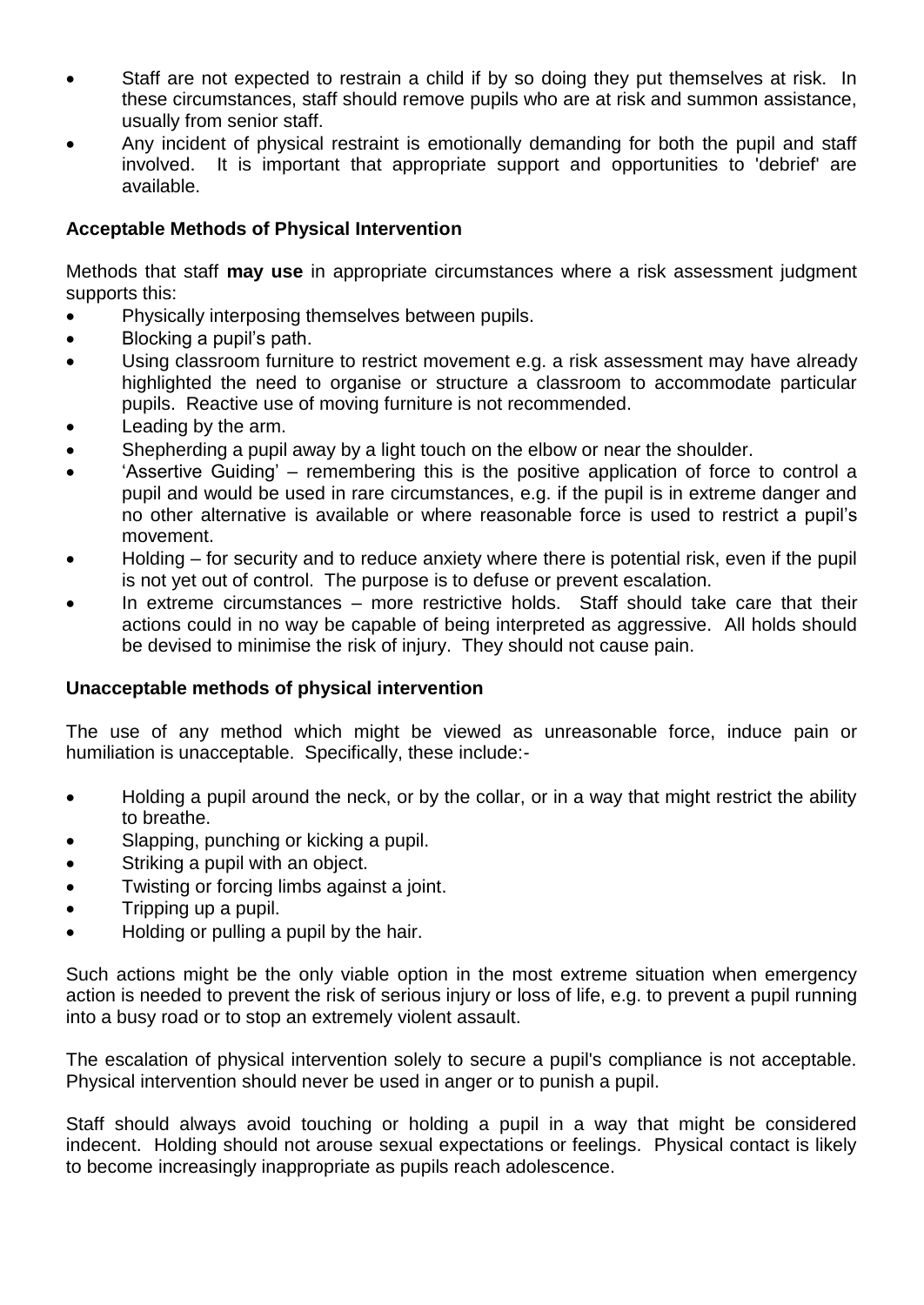#### **Non Urgent Situations**

Where the risk to people or property is not imminent staff should:

- Consider carefully whether positive handling is the right course of action.
- Try to deal with the situation through other strategies before using force.
- Try to defuse and calm the situation to establish good order, the use of positive handling could lead to an escalation of the problem.
- Take into account the age, understanding, personal characteristics of the pupil.
- Never use force as a substitute for good behaviour management.
- Use force only when all other methods have failed.

#### **Reporting and Recording Incidents**

**Accurate incident reports must be recorded every time reasonable force is used to control a pupil or if someone suffers injury during an incident.**

Once a situation has been brought under control, the following responsibilities apply, **after every incident:**

#### Staff must

- 1. **Obtain, in line with established school procedures, medical attention (if necessary) as soon as possible**.
- 2. **Inform the Headteacher or member of the Senior Leadership Team, as soon as possible.**
- 3. **Submit a detailed written account to the Headteacher within 24 hours of the incident.** The names of any witnesses – pupil and staff – should also be given.
- 3. **Minor Incidents** Log the incident on a Record of Minor Incident Report Form which can be obtained from the Headteacher's PA (Appendix 2). Staff should use their professional judgment in deciding the severity of an incident. As a guide if the answer to both the following questions is "yes", this should be logged as a minor incident.
	- $\sqrt{ }$  Was there a risk of injury or serious disruption if there was no intervention?
	- $\sqrt{ }$  Was there a risk of the intervention being misconstrued?
- 4. **Serious Incidents** includes all incidents which result in 'restraining or injury'. Restraint is considered to be 'the positive application of force with the intention of overpowering the client' (DoH 4/93 Section 5.2) – complete a Serious Incident Report Form (Appendix 3) within 24 hours and hand it to the Headteacher. Forms are available from the Headteacher's PA. Advice from a senior colleague, or representative of a Union or Professional Association may be sought when compiling the report. Any witnesses should also be asked to complete statements. Keep a copy of the form for your own records.

As part of the requirements of the school's Disability Equality Scheme, both forms require information regarding any impairments possessed by the pupil(s).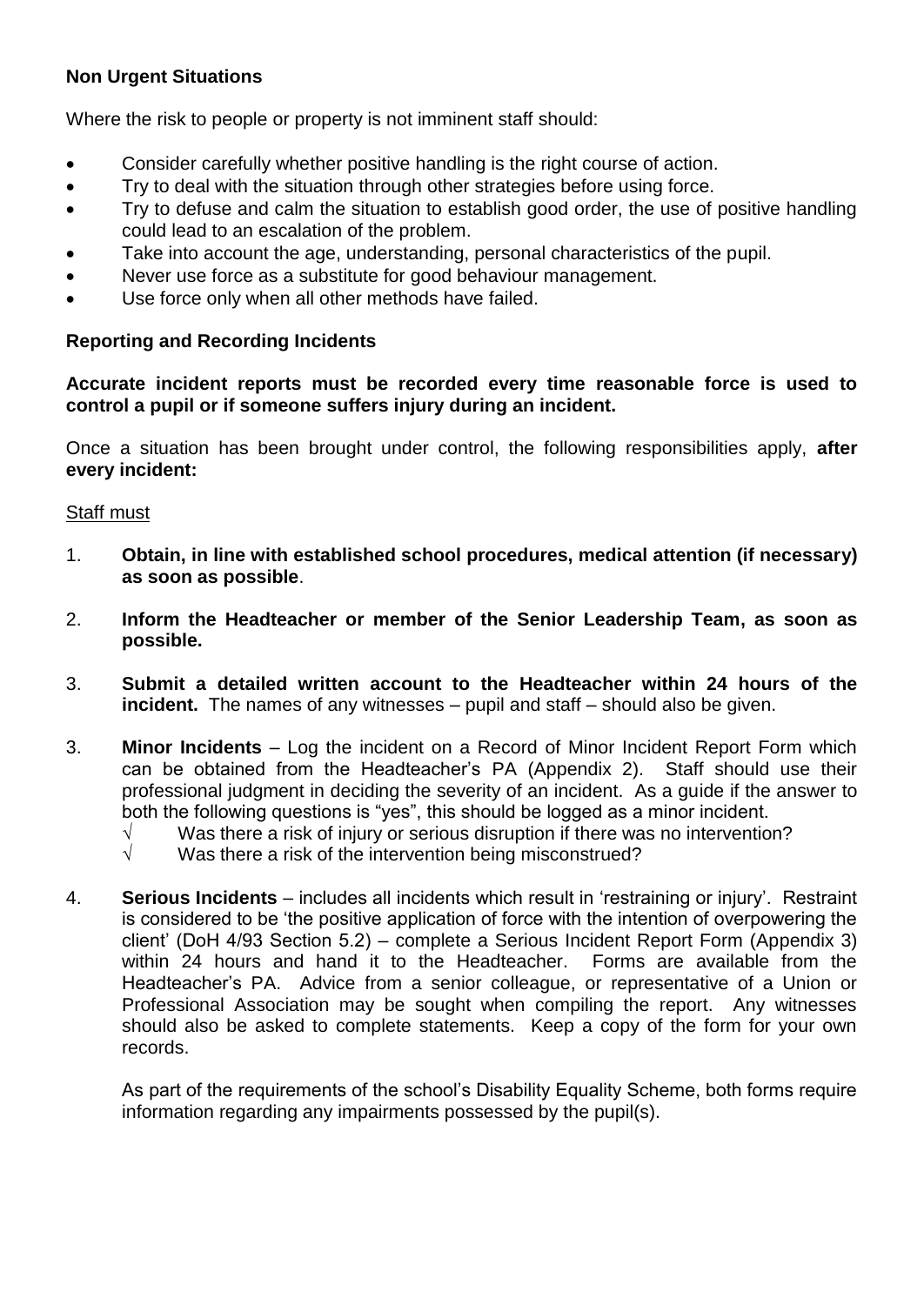#### Senior Leadership Team member should

- 1. **Ensure the situation is under control and that all participants are safe from further injury as soon as possible**. Ensure that anyone who has been injured seeks medical attention as soon as possible.
- 2. **Investigate the incident**. All incidents must be investigated to establish the cause. Senior Leaders should use their discretion about the extent of the investigation.
- 3. Ensure that witnesses submit statements and where necessary, staff directly involved in the incident completed either a Minor Incident or a Serious Incident Report Form within 24 hours.
- 4. **Inform the pupil's parents** verbally as soon as possible and on the day of the incident. If they cannot be reached, they should be contacted by letter and given an opportunity to discuss the incident. It may be necessary to write to the pupil's parents in any event if the incident is very serious and further disciplinary action in line with the school's behaviour policy (or protocol) is necessary.
- 5. **Initiate remedial action and monitor effectiveness**. If further incidents are to be prevented, it is essential that appropriate remedial action is taken as soon as possible and that its effectiveness is monitored. Further action may be necessary if incidents are repeated. The pupil's continued placement in the school should be considered if it is clear that the pupil cannot be managed safely and there is a significant risk to the pupils, staff or others which cannot be adequately controlled. If a pupil has a statement of special educational needs the appropriate reviewing procedures will need to be followed.
- 6. **Complete the Minor Incident or Serious Incident Report Forms**. Copies should be placed in the pupil's file, given to the member of staff concerned and sent to the appropriate officers of the LA as soon as practical after the incident.

Incidents which result in serious injury leading to time off work or hospital visits may be reportable to the HSE under RIDDOR (Reporting of Injuries, Diseases and Dangerous Occurrences Regulations). If appropriate, completed RIDDOR forms should be sent to the HSE with a copy of the LA's H&S Advisor.

#### **Debriefing Following Serious Incident**

Pupils and members of staff should be checked for any sign of injury and first aid will be administered if required.

The pupil should be given time to become calm while staff continue to supervise him/her. When the pupil regains complete composure, a senior member of staff should discuss the incident with the pupil and try to ascertain the reason for it. The pupil should be given the opportunity to explain things from his/her point of view. All necessary steps should be taken to re-establish the relationship between the pupil and the member(s) of staff involved in the incident. In cases where it is not possible to speak to the pupil on the same day the de-brief should occur as soon as possible after the pupil returns to school.

All members of staff involved should be allowed a period to debrief and recover from the incident. This may involve access to external support. A senior member of staff should provide support to the member of staff involved.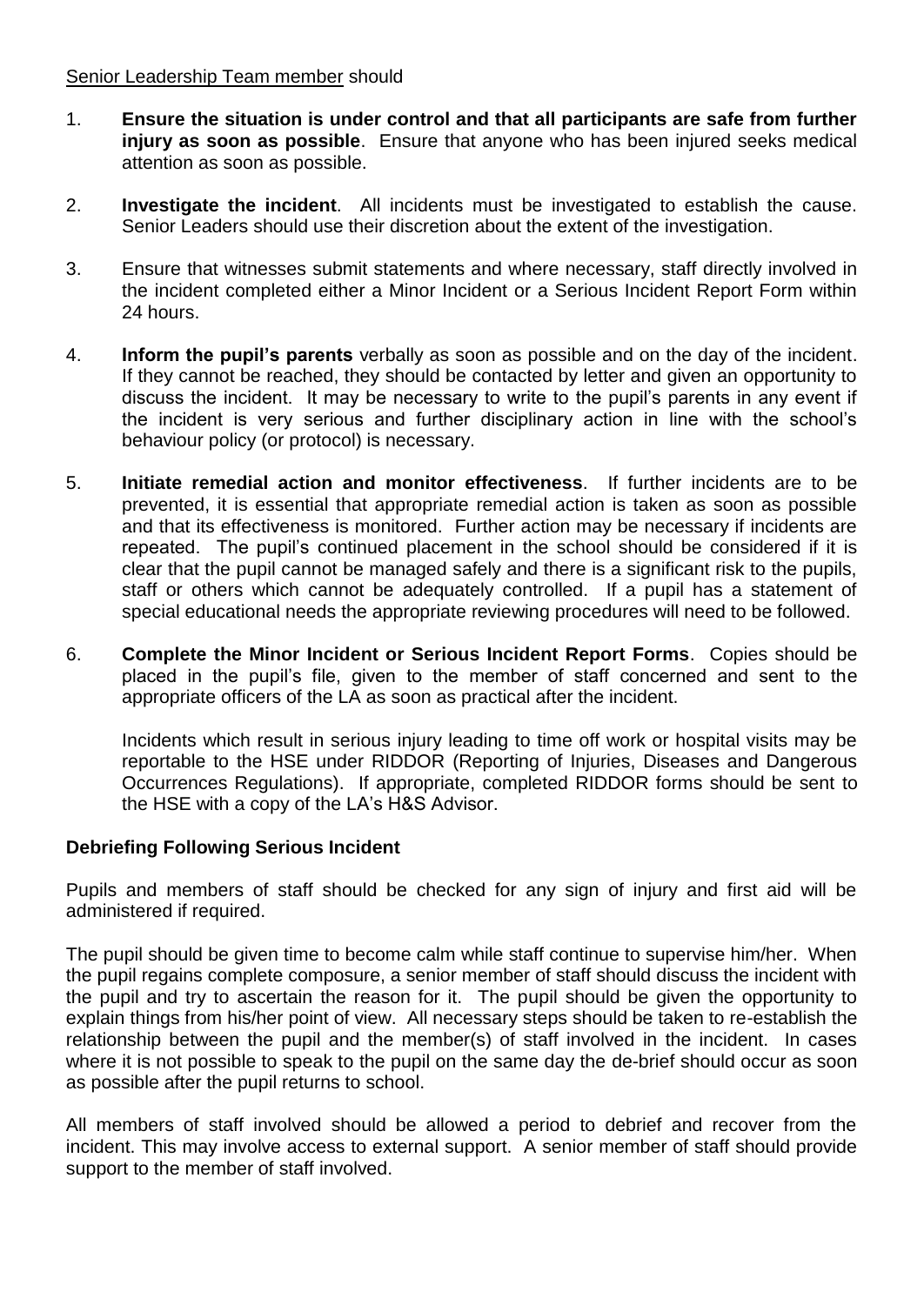#### **Review and Monitoring**

To minimise the possibility of restraint being needed in the future, the incident should be reviewed to identify any lessons that can be learned. The following should be considered after each incident of physical intervention or control:

- Health and safety considerations.
- Reporting and recording procedures.
- Individual pupil's behaviour programme.
- The effect of the incident on pupil and staff, and provision of support where necessary.
- Support from outside agencies where appropriate.

#### **Planning for Incidents and Meeting Training Needs**

If it appears likely that a pupil will require positive handling, the school should plan how to respond. This should include involving the parents to ensure they are clear about what specific action the school might need to take and obtaining medical advice if the child has any specific health needs. A positive handling agreement should be drawn up, in consultation with all concerned and included as part of the pupil's Individual Development Plan (IDP) or Pastoral Support Plan (PSP). It should be regularly reviewed.

In cases where it is known that a pupil will require positive handling, appropriate training should be provided (accessed through EPS) for relevant staff. Staff involved should, through risk assessment, identify their training needs in this area.

#### **Physical Contact with Pupils in Other Circumstances**

Staff must be sensitive to matters relating to culture and gender issues and any known individual characteristics or special circumstances relating to pupils. Some physical contact may be necessary on other occasions, e.g. during PE lessons, sports coaching or Design Technology, or if a member of staff has to give first aid or reassurance. Young children and children with SEN may also need staff to provide physical prompts or help. Physical contact must always be appropriate and done openly.

#### **Complaints**

This policy is in accordance with the LA policy in respect of the use of restrictive physical interventions in schools. As such, those acting in accordance with it, providing they act in good faith, and work within the authority guidelines, will be positively supported in their actions by the school and the LA. It must be noted for parents / carers that any form of physical restraint would be used in the last resort and if actioned the use of minimal force used to restrain a pupil would be used.

Parents / Carers need to be aware that If and when restraint is undertaken by staff it is possible that a pupil could be bruised when held and led away from the situation. This would not be done intentionally and staff will always take great care when handling a pupil to alleviate this situation arising.

All complaints will be recorded and followed up by the Headteacher or his representative in the first instance. Where appropriate the LA will be notified/kept informed.

A complaint or dispute about the use of force by a member of staff might lead to an investigation under disciplinary procedures or by the Police and Social Services under Child Protection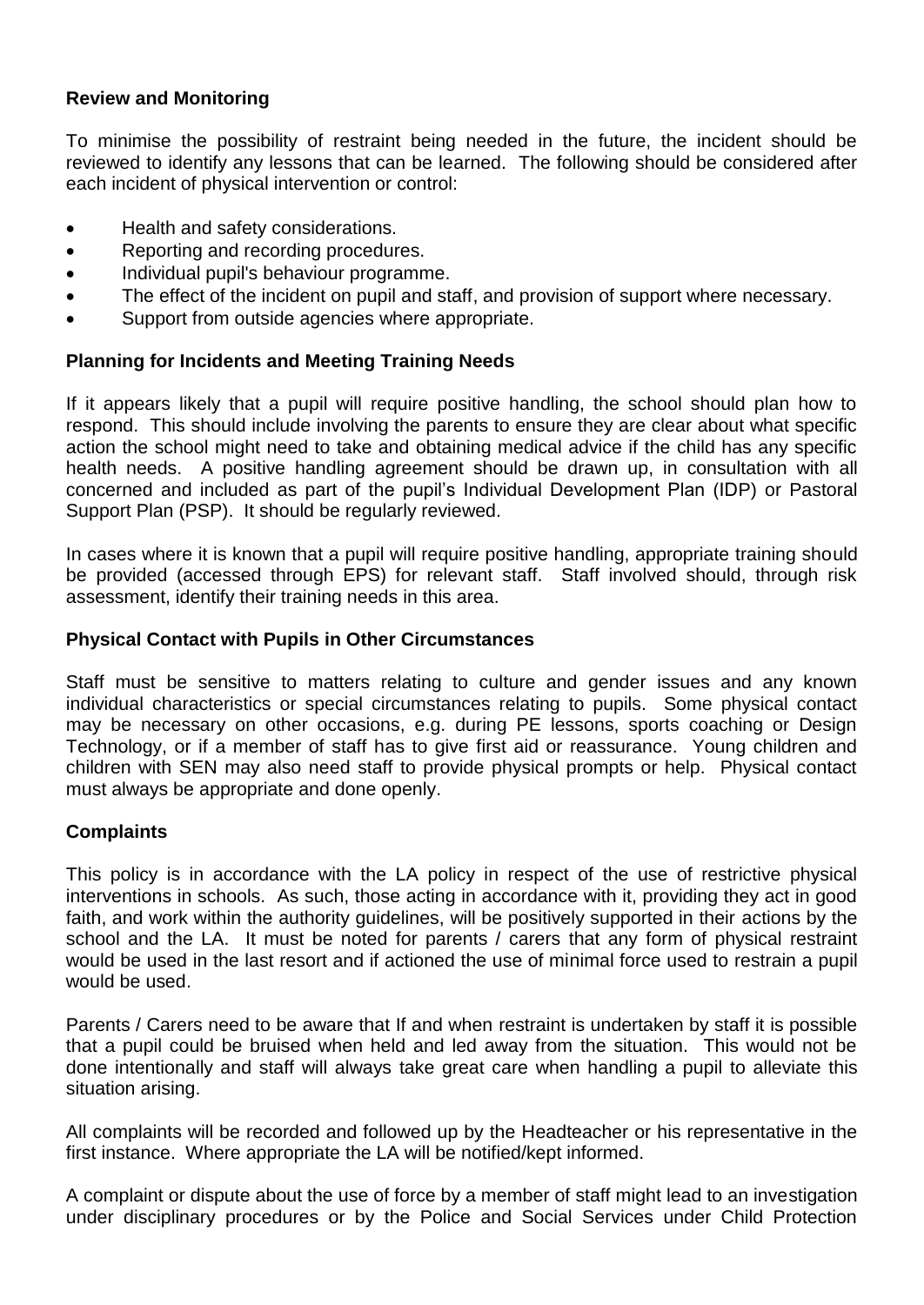procedures. Refer to the document Safeguarding children in education: handling allegations of abuse against teachers and other staff. Welsh Government document 2014.

### **Appendix 2**

SOME GUIDELINES AND SUGGESTIONS TO DEFUSE AND MINIMISE CONFRONTATION AND AGGRESSION (not exhaustive)

- **Be critical of the behaviour, not the person.**
- **Be perceptive and read situations**. Every child has their own way of showing that they are angry. Try to recognise the signs and bear in mind any relevant information you may have about that child.
- **Do not fall for provocation**. It is important to stay calm in response to this type of misbehaviour.
- **React in a responsible and calm manner**. If you keep control of your own emotions and behaviour, you will avoid contributing to an escalation of the situation and may help to defuse it.
- **Think about your attitude and body language**. Exude calmness and confidence, listen attentively, try to assess how the child perceives you. Lower your voice. This helps to reduce the whole atmosphere. Hear them out, you might have heard the story lots of times, but the child needs to have their version of it told in full.
- **Maintain a dialogue where appropriate**. Try to maintain relaxed eye contact and keep your body as relaxed as you can. There is a tendency when you're frightened to mirror the aggressor by clenching fists, tightening jaws, leaning forward etc. Consciously counteract this tendency.
- **Give an angry child as much room as you can**. Do not corner them verbally or physically. Give them space to back down, i.e. strive to achieve co-operation rather than confrontation.
- **Try diversion tactics**.
- **Position yourself for escape**. Be aware of your physical surroundings.
- Don't provoke an aggressive situation.
- **•** Don't antagonise people by telling them or making them feel inferior to such an extent that their only redress is violence.
- **Keep talking** it can calm someone's anger.
- **Reflect the anger**, "I can see you're angry and I would like you to tell me about it".
- **Back off, if appropriate**. Yield space but keep talking in order to calm the situation. Body language can also assist (e.g. holding out your hands with palms towards the young person as if gesturing them to sit down).
- **Use the broken record**. Keep repeating the same message, "If you calm down, I'll listen to you".
- **Don't** attempt to stop damage to property if by doing so you endanger yourself or the pupil.
- **Don't** have unrealistic expectations of yourself in violent situations. If you feel threatened and feel that the situation is likely to get out of control, then be prepared to leave and seek further assistance, or send for assistance.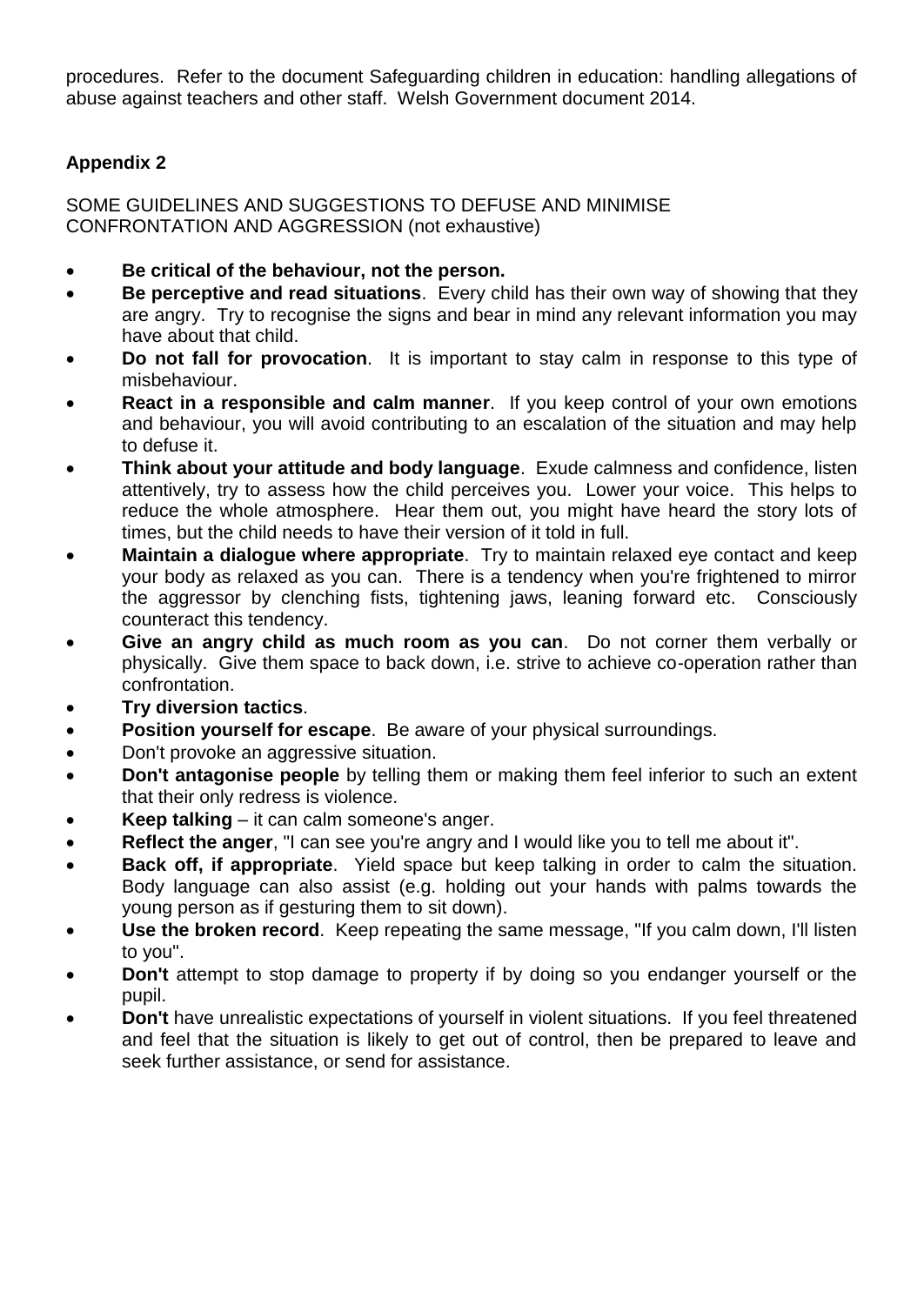#### **RECORD OF MINOR INCIDENT**

Minor incidents involving the use of force to control or restrain a pupil must be recorded on this form. The information should be provided by the person responsible for managing the incident.

| Pupil's Name                                         | Person completing form |          |                                                                                                           |  |  |
|------------------------------------------------------|------------------------|----------|-----------------------------------------------------------------------------------------------------------|--|--|
| Details of Incident                                  |                        |          |                                                                                                           |  |  |
| Date                                                 | <b>Time</b>            | Location | Duration                                                                                                  |  |  |
| Staff involved                                       |                        |          |                                                                                                           |  |  |
|                                                      |                        |          |                                                                                                           |  |  |
| Pupils witnessing incident                           |                        |          |                                                                                                           |  |  |
| Describe behaviour and events leading up to incident |                        |          |                                                                                                           |  |  |
| What diversionary tactics were used?                 |                        |          |                                                                                                           |  |  |
|                                                      |                        |          |                                                                                                           |  |  |
|                                                      |                        |          |                                                                                                           |  |  |
|                                                      |                        |          |                                                                                                           |  |  |
| response                                             |                        |          | Describe the Incident, who was involved, positive handling strategies used, duration of incident, pupil   |  |  |
|                                                      |                        |          |                                                                                                           |  |  |
|                                                      |                        |          |                                                                                                           |  |  |
|                                                      |                        |          |                                                                                                           |  |  |
|                                                      |                        |          |                                                                                                           |  |  |
| damage to property                                   |                        |          | Describe what happened after the incident, pupil's response, any injuries to pupil staff or other pupils, |  |  |
|                                                      |                        |          |                                                                                                           |  |  |
|                                                      |                        |          |                                                                                                           |  |  |
|                                                      |                        |          |                                                                                                           |  |  |
| What action was taken to prevent repeat incidents?   |                        |          |                                                                                                           |  |  |
|                                                      |                        |          |                                                                                                           |  |  |
|                                                      |                        |          |                                                                                                           |  |  |
| Pupil's views                                        |                        |          |                                                                                                           |  |  |
|                                                      |                        |          |                                                                                                           |  |  |
|                                                      |                        |          |                                                                                                           |  |  |
| Who else needs to be informed?                       |                        |          |                                                                                                           |  |  |
|                                                      |                        |          |                                                                                                           |  |  |
|                                                      | Yes / No               |          |                                                                                                           |  |  |
| Is the pupil disabled?<br>If yes, specify impairment |                        |          |                                                                                                           |  |  |
|                                                      |                        |          |                                                                                                           |  |  |
| Signature(s) of staff involved                       |                        |          | Date:                                                                                                     |  |  |
|                                                      |                        |          |                                                                                                           |  |  |
| Signature of Head/Assistant Head                     |                        |          | Date:                                                                                                     |  |  |
|                                                      |                        |          |                                                                                                           |  |  |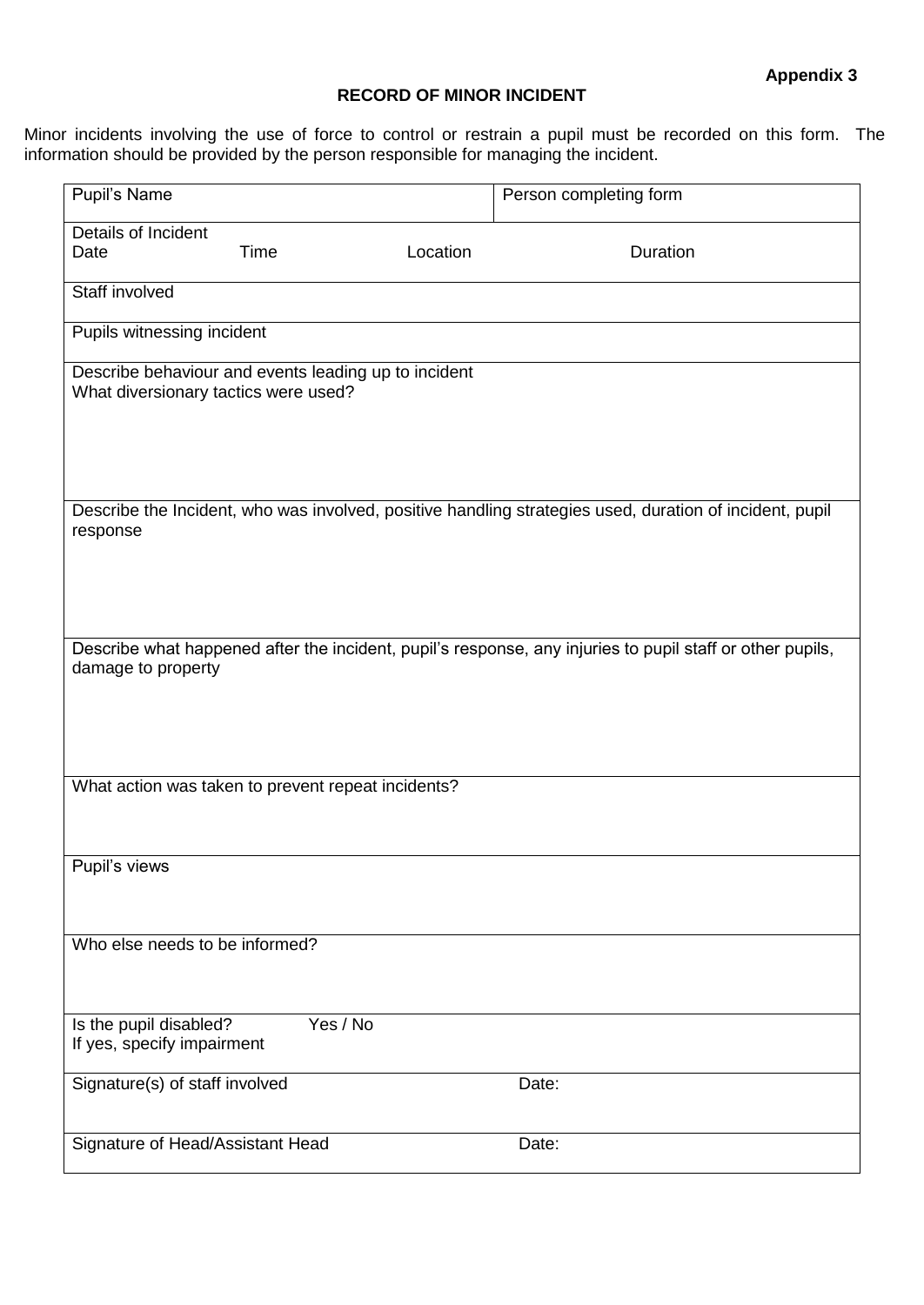#### **SERIOUS INCIDENT REPORT FORM**

Serious incidents involving the use of force to control or restrain a pupil must be recorded on this form. Sections A - D to be completed by the person with responsibility for managing the incident

| <b>SECTION A - Initial Details</b>                                                                                                                                                 |       |                                                                            |                     |
|------------------------------------------------------------------------------------------------------------------------------------------------------------------------------------|-------|----------------------------------------------------------------------------|---------------------|
| Name of School:                                                                                                                                                                    |       |                                                                            |                     |
| Name of Pupil:                                                                                                                                                                     | DOB:  |                                                                            |                     |
| Staff Involved:                                                                                                                                                                    |       |                                                                            |                     |
| Details of their training:                                                                                                                                                         |       |                                                                            |                     |
| Date of Incident:                                                                                                                                                                  | Time: | Duration:                                                                  |                     |
| Location of Incident:                                                                                                                                                              |       |                                                                            |                     |
| Names of staff/pupils who witnessed the incident:                                                                                                                                  |       |                                                                            |                     |
| <b>SECTION B - Reason for Intervention</b> (Please tick appropriate box)                                                                                                           |       |                                                                            |                     |
| Risk of personal injury to pupil<br>?<br>$\boldsymbol{\mathcal{P}}$<br>Risk of significant damage to property<br>?<br>At risk of committing criminal offence                       |       | Risk of injury to another person<br>Compromising good order and discipline | ?<br>$\overline{?}$ |
| <b>SECTION C - Details of Incident</b><br><b>Antecedents:</b> (Where did incident start, what was happening at the time, what action was taken to try<br>to defuse the situation?) |       |                                                                            |                     |
| Description of Incident (add extra pages if necessary)                                                                                                                             |       |                                                                            |                     |
| <b>SECTION D - Method of Positive Handling</b>                                                                                                                                     |       |                                                                            |                     |
| How was the pupil held?                                                                                                                                                            |       |                                                                            |                     |
| For how long?                                                                                                                                                                      |       |                                                                            |                     |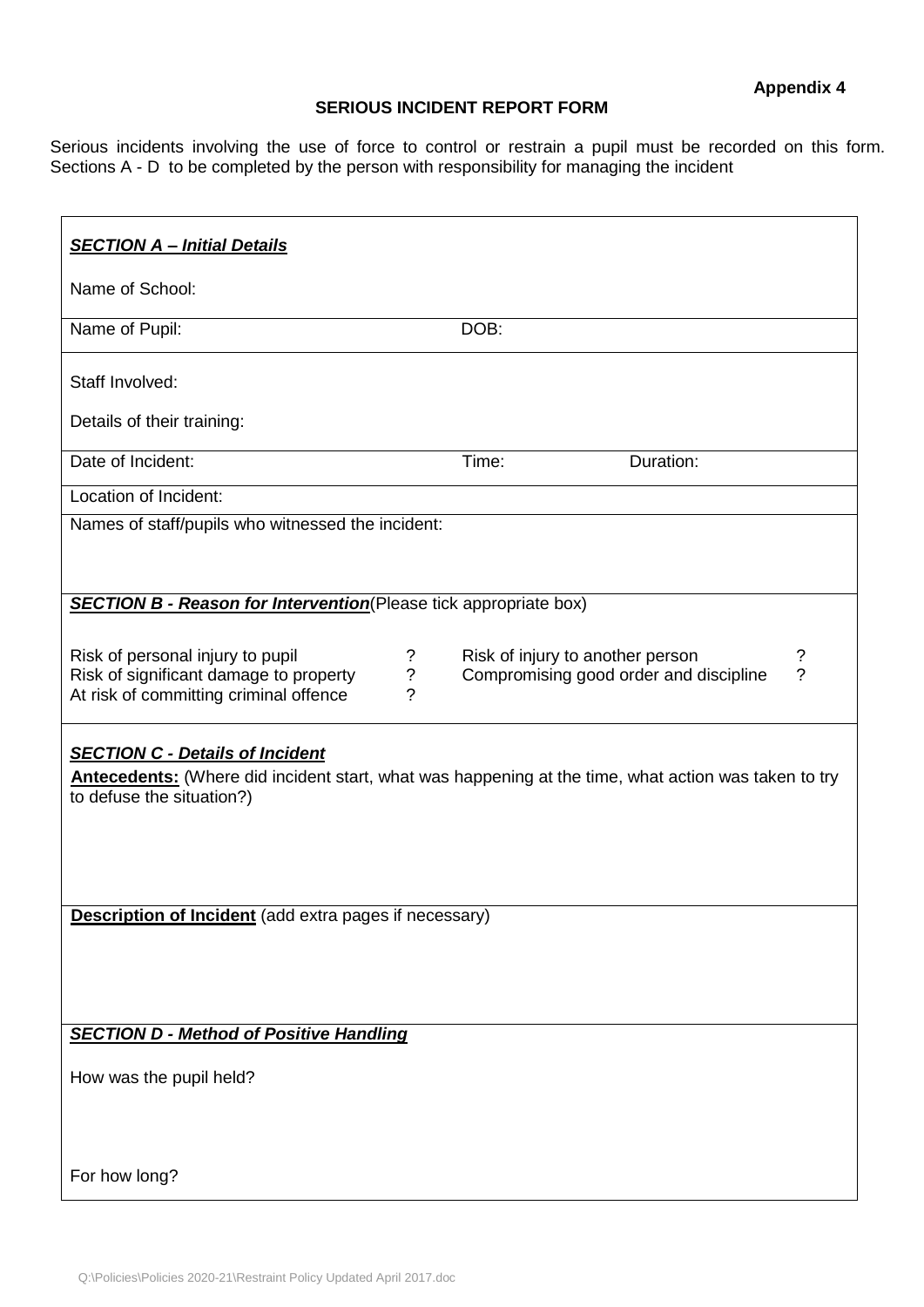| Has the pupil been physically restrained before? Yes/No How many times at your school?                  |        |           |              |          |                                                            |             |
|---------------------------------------------------------------------------------------------------------|--------|-----------|--------------|----------|------------------------------------------------------------|-------------|
| Was anybody injured? Yes/No                                                                             |        |           |              |          | Please give details - names, nature of injuries, treatment |             |
| Any other comments -                                                                                    |        |           |              |          |                                                            |             |
| <b>SECTION E - Outcome of Incident</b> (Sections $E - G$ to be completed by the Head or a senior member |        |           |              |          |                                                            |             |
| of staff)<br>Response and view of pupil (De-briefing)                                                   |        |           |              |          |                                                            |             |
|                                                                                                         |        |           |              |          |                                                            |             |
|                                                                                                         |        |           |              |          |                                                            |             |
|                                                                                                         |        |           |              |          |                                                            |             |
| Does pupil have a behaviour programme?                                                                  |        |           | Yes/No       |          |                                                            |             |
| Do any changes need to be made?                                                                         |        |           | Yes/No       |          |                                                            |             |
| If yes please specify                                                                                   |        |           |              |          |                                                            |             |
|                                                                                                         |        |           |              |          |                                                            |             |
|                                                                                                         |        |           |              |          |                                                            |             |
|                                                                                                         |        |           |              |          |                                                            |             |
| Was the member of staff de-briefed?                                                                     |        |           | Yes/No       |          |                                                            |             |
| Response and view of staff, and any implications for professional development.                          |        |           |              |          |                                                            |             |
|                                                                                                         |        |           |              |          |                                                            |             |
|                                                                                                         |        |           |              |          |                                                            |             |
|                                                                                                         |        |           |              |          |                                                            |             |
| Is the pupil disabled?<br>Yes / No<br>If Yes, specify impairment                                        |        |           |              |          |                                                            |             |
|                                                                                                         |        |           |              |          |                                                            |             |
|                                                                                                         |        |           |              |          |                                                            |             |
| <b>SECTION F - Follow Up Action</b>                                                                     |        |           |              |          |                                                            |             |
| Do other agencies need to be contacted?                                                                 |        | Yes/No    |              |          |                                                            |             |
| If yes, specify who and with what aim.                                                                  |        |           |              |          |                                                            |             |
|                                                                                                         |        |           |              |          |                                                            |             |
| 2. Parent/carer informed by                                                                             | letter | $\cdot$ ? | Telephone    | ?        | Direct contact                                             | $\tilde{?}$ |
| 3. Follow up support/interview for                                                                      | pupil  | $\cdot$ ? | <b>Staff</b> | $\gamma$ |                                                            |             |
| <b>SECTION G - Additional Comments</b>                                                                  |        |           |              |          |                                                            |             |
|                                                                                                         |        |           |              |          |                                                            |             |
|                                                                                                         |        |           |              |          |                                                            |             |
|                                                                                                         |        |           |              |          |                                                            |             |
| Form completed by:                                                                                      |        |           |              |          |                                                            |             |
| Designation:                                                                                            |        |           | Date:        |          |                                                            |             |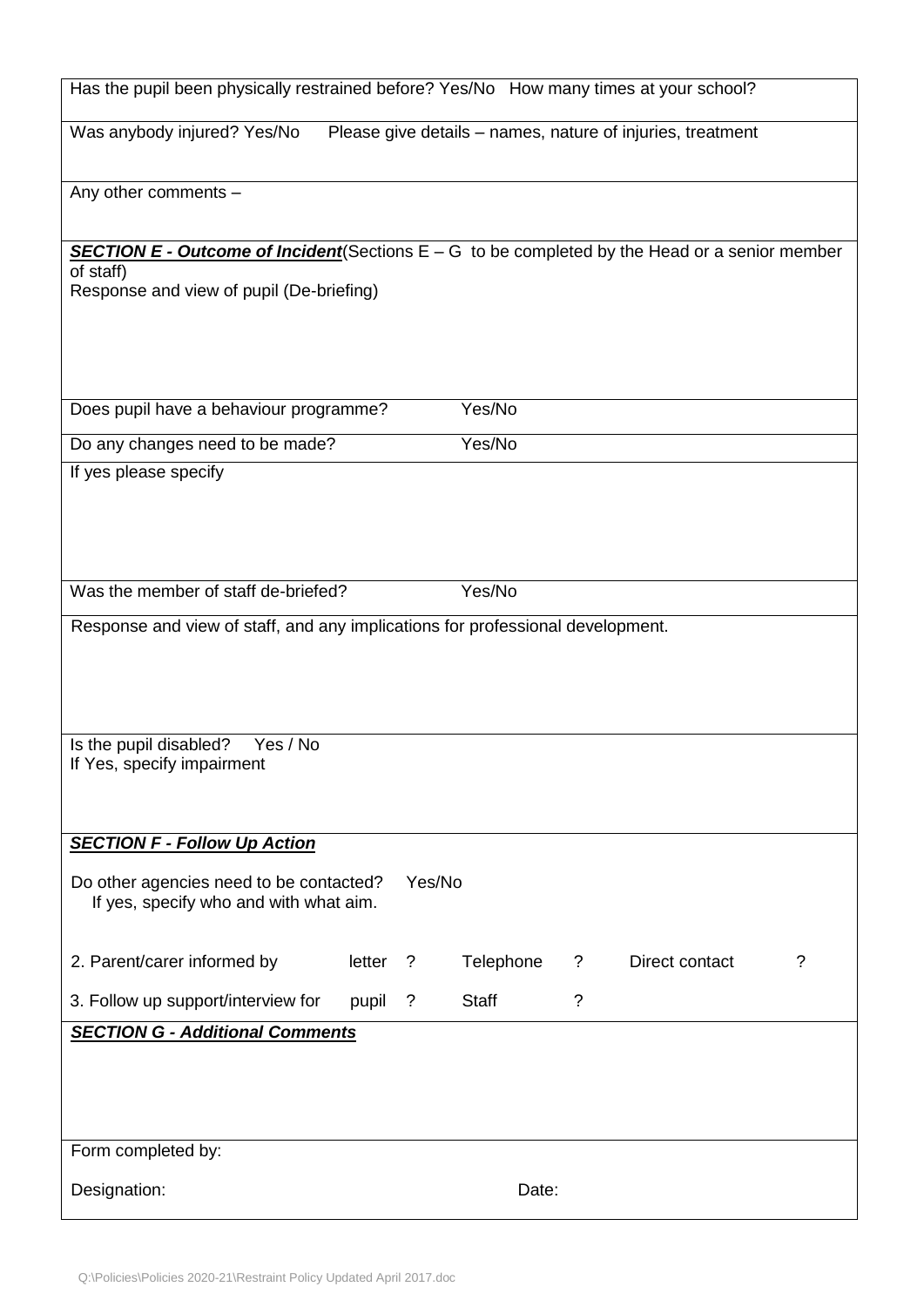| Headteachers signature |                                                              |                  | Date:                                                         |   |
|------------------------|--------------------------------------------------------------|------------------|---------------------------------------------------------------|---|
| Copies to:             | All staff involved<br>Pupil's file                           | $\Box$<br>$\Box$ | LEA Child Protection Officer <b>D</b><br><b>School Record</b> | □ |
|                        | Educational Psychology Service - Action to be taken :-       |                  |                                                               |   |
|                        | Copy to H&S Advisor if injury to staff or pupil – Copy sent? |                  | Yes/No                                                        |   |
| Signed                 |                                                              |                  | Date                                                          |   |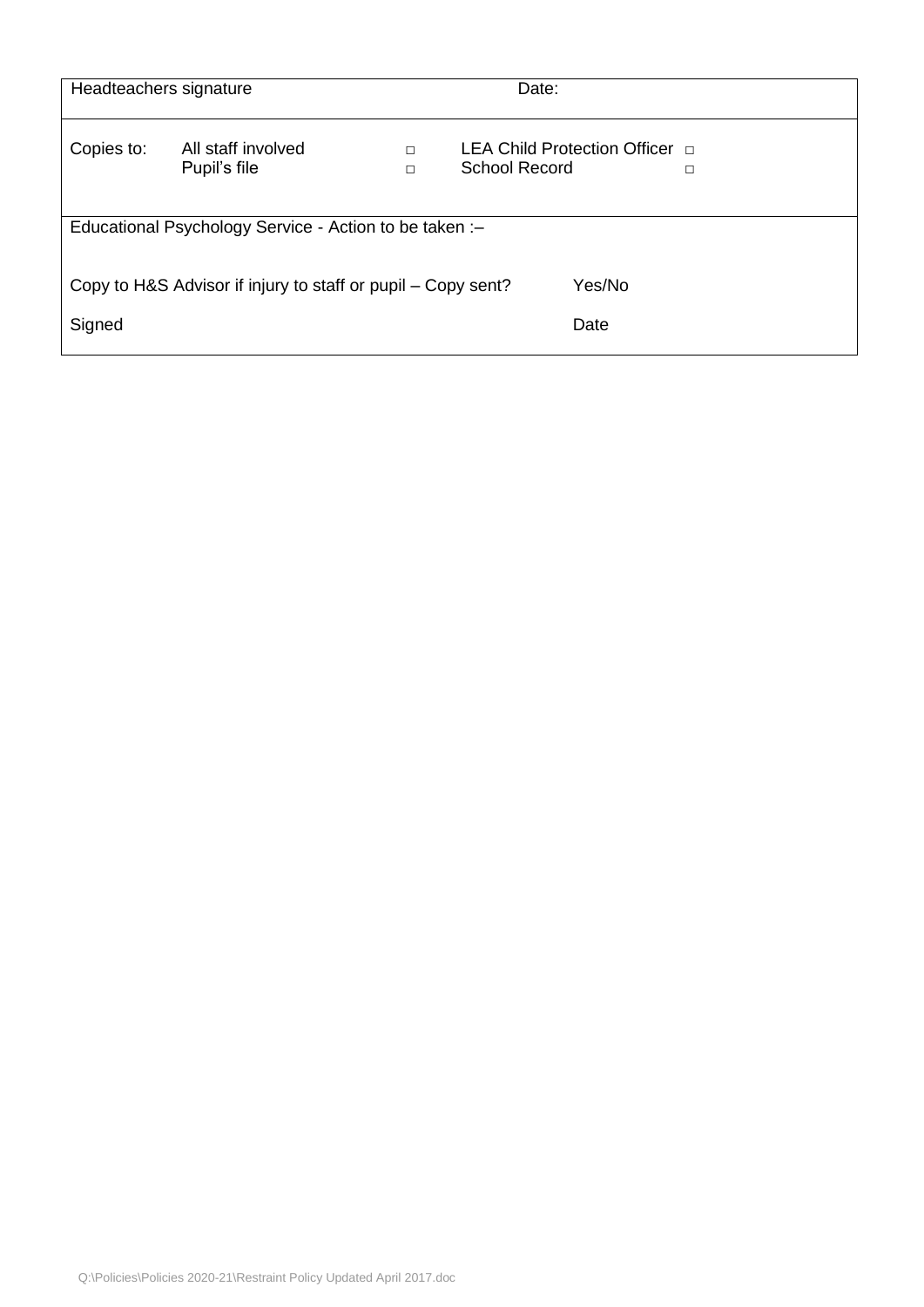#### **Appendix 5**

#### **NAME OF SCHOOL**

#### **Restrictive Physical Intervention – Authorised Staff**

The following staff have been authorised by the Head Teacher to carry out restrictive physical interventions with pupils. They have been given appropriate instruction and training, and have read the school policy on Restrictive Physical Intervention and Positive Handling.

This list will be reported to the Governing Body annually.

Signed: ………………………….…………………………..…

Head Teacher

Date reported to Governing Body …………………………

| <b>Name</b> | <b>Designation</b> | Date authorised<br>by the Head<br>Teacher |
|-------------|--------------------|-------------------------------------------|
|             |                    |                                           |
|             |                    |                                           |
|             |                    |                                           |
|             |                    |                                           |
|             |                    |                                           |
|             |                    |                                           |
|             |                    |                                           |
|             |                    |                                           |
|             |                    |                                           |
|             |                    |                                           |
|             |                    |                                           |
|             |                    |                                           |
|             |                    |                                           |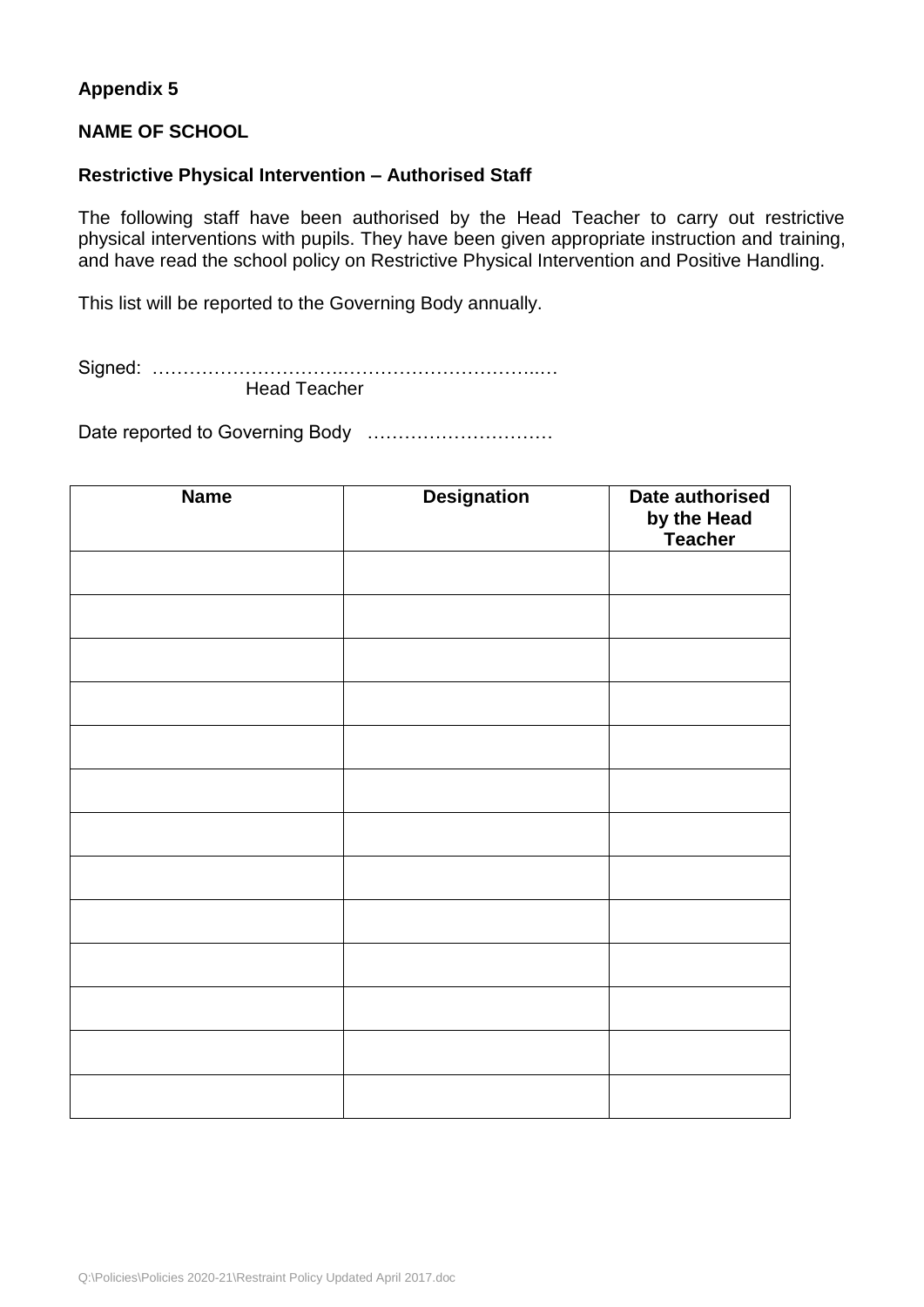Letter to be given by the Head Teacher to all staff who have been authorised to carry out restrictive physical interventions with pupils.

School Headed Paper

Date

Dear ………………….

#### **Authorisation for Restrictive Physical Intervention**

This letter authorises you to use Restrictive Physical Interventions when dealing with pupils.

You attended Team Teach training on positive handling on (date) ……………………. You successfully completed the training, which included information on –

- identification and prevention of trigger behaviours,
- strategies to distract, defuse and de-escalate during disruptive behaviour,
- legal issues.
- documentation, recording and reporting procedures
- and practical training in techniques involved in Restrictive Physical Intervention

You should attend refresher training before (date 3 years later) ……………………………… to ensure your knowledge and physical skills are at an appropriate level.

Further training can be arranged if you identify new issues that need to be addressed.

I attach a copy of the school's policy on Restrictive Physical Intervention and Positive Handling. Please read the policy and discuss it with me or …………………………….. if there are any points on which you need clarification.

Please sign the attached Confirmation Slip and return it to me when you are satisfied that you understand the policy.

Yours sincerely,

Head Teacher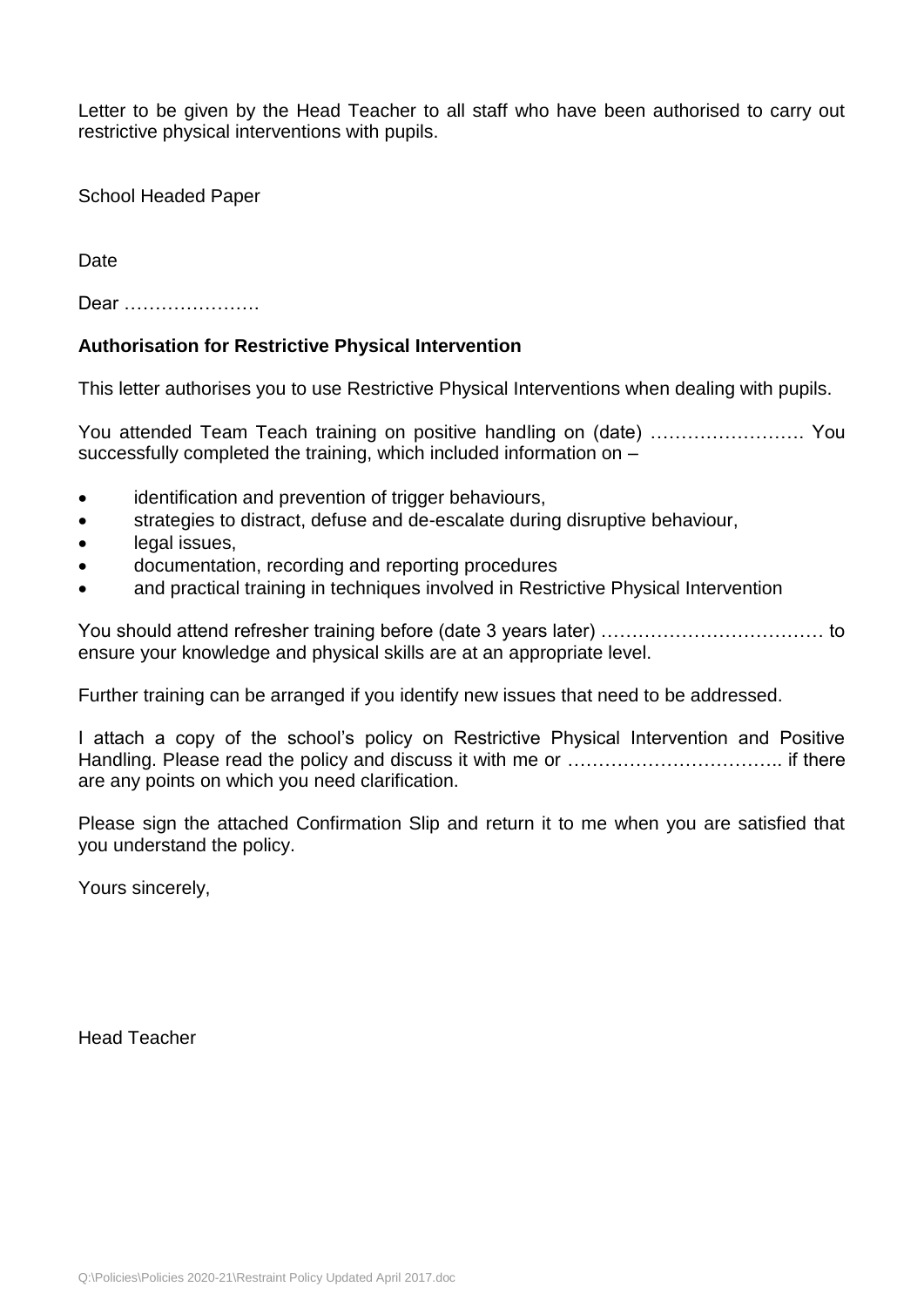#### **CONFIRMATION SLIP**

Please complete this slip and return it to ……………………………………………….

#### **Restrictive Physical Intervention**

I confirm that I have read and understood the school policy on Restrictive Physical Intervention and Positive Handling.

Signed ……………………………………………………….

Print Name …………………………………………………...

Designation …………………………………………………..

Date …………………………………………………………...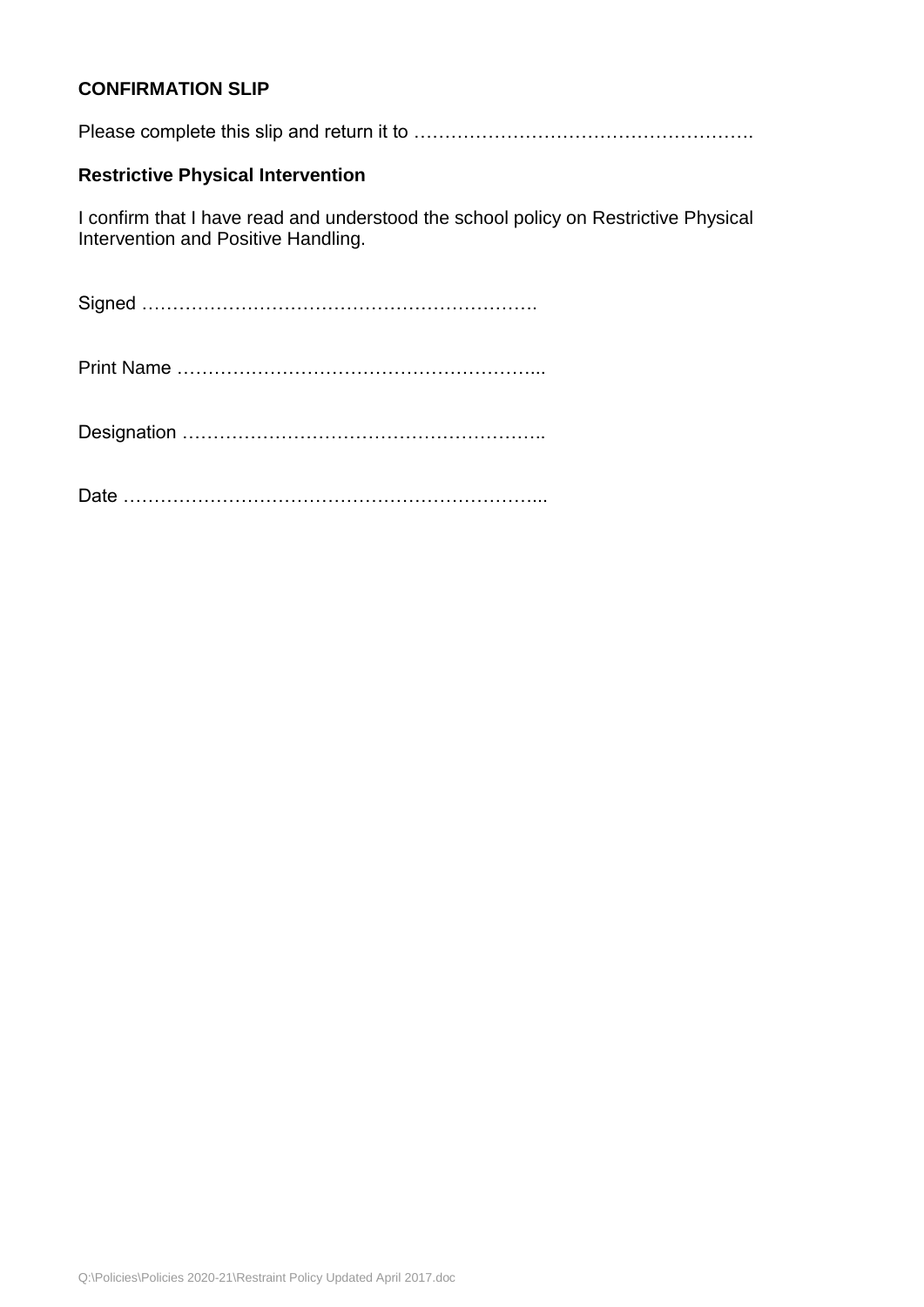

#### **INCLUSION SERVICES**

**Physical intervention - incident record form**

### **SECTION A - BASIC DATA**

**Name of School: Name of Pupil: D.O.B.**

**Staff involved:**

**Date of Incident:**

**Location of incident:**

**Time: Duration:** 

#### **Names of Staff/pupil who witnessed the incident**

#### **SECTION B - Reason for Intervention (Please tick appropriate box**

|    | Risk of personal injury to pupil       |  |
|----|----------------------------------------|--|
| 2. | Risk of injury to another person       |  |
| 3. | Risk of significant damage to property |  |
| 4. | Compromising good order and discipline |  |
| 5. | At risk of committing criminal offence |  |
| 6. | Risk of personal injury to pupil       |  |
| 7. | Risk of injury to another person       |  |
| 8. | Risk of significant damage to property |  |
| 9. | Compromising good order and discipline |  |
| 10 | At risk of committing criminal offence |  |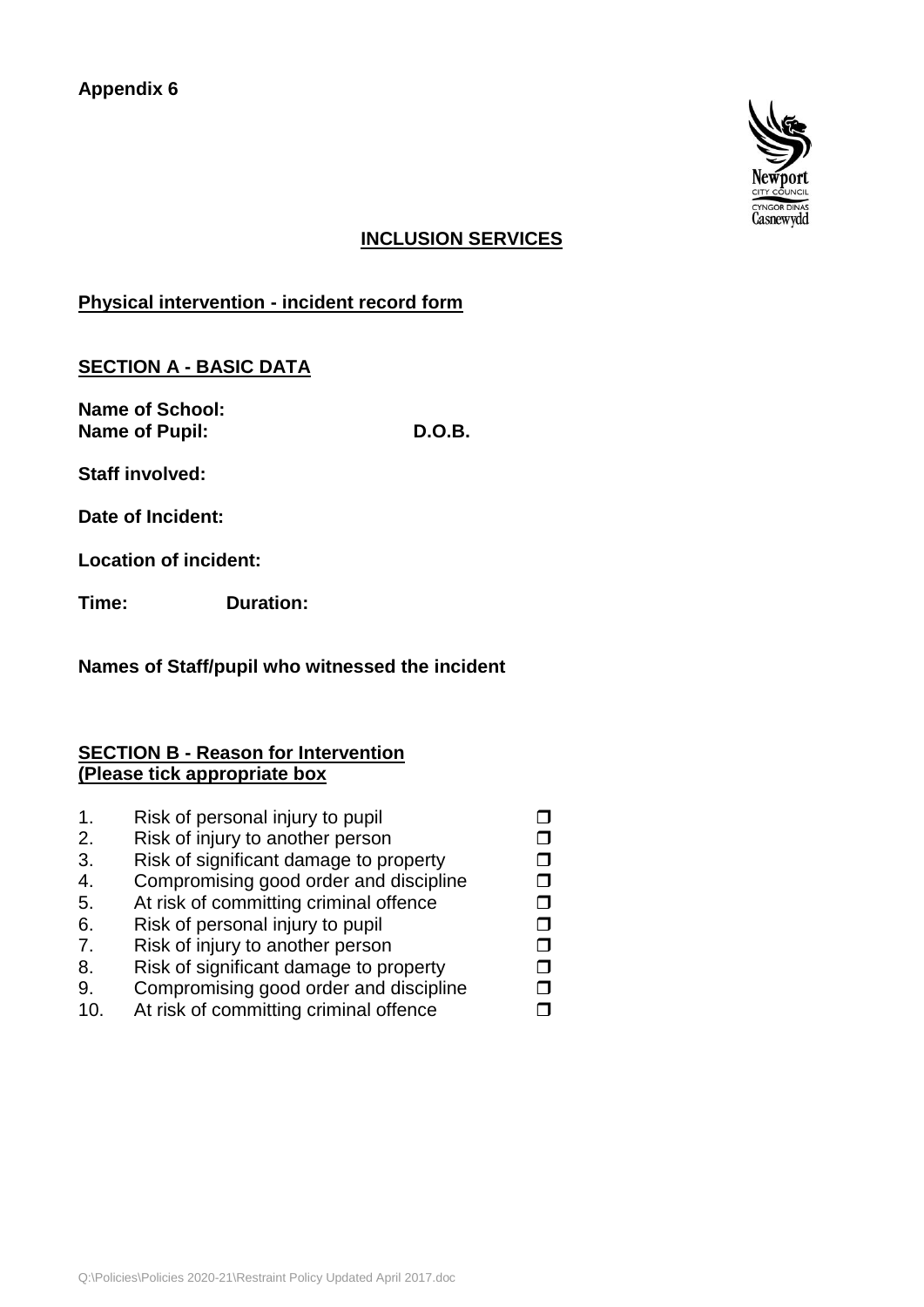#### **SECTION C - Details of Incident**

- **Antecedents:** (Where did incident start, what was happening at the time, what action was taken to try to de-escalate the situation?)
- **Description of Incident**

#### **SECTION D: Method of Physical Intervention**

- How was the pupil held?
- How long did the pupil need to be held?
- Has the pupil been physically restrained before? Yes/No How many times at your school?

#### **SECTION E: Outcome of incident**

- 1. Was anybody injured? Yes/No (Please give details (nature of injuries, treatment required)
- 2. Response and view of pupil
- 2. Does pupil have a behaviour programme Yes/No

Do any changes need to be made Yes/No

If yes please specify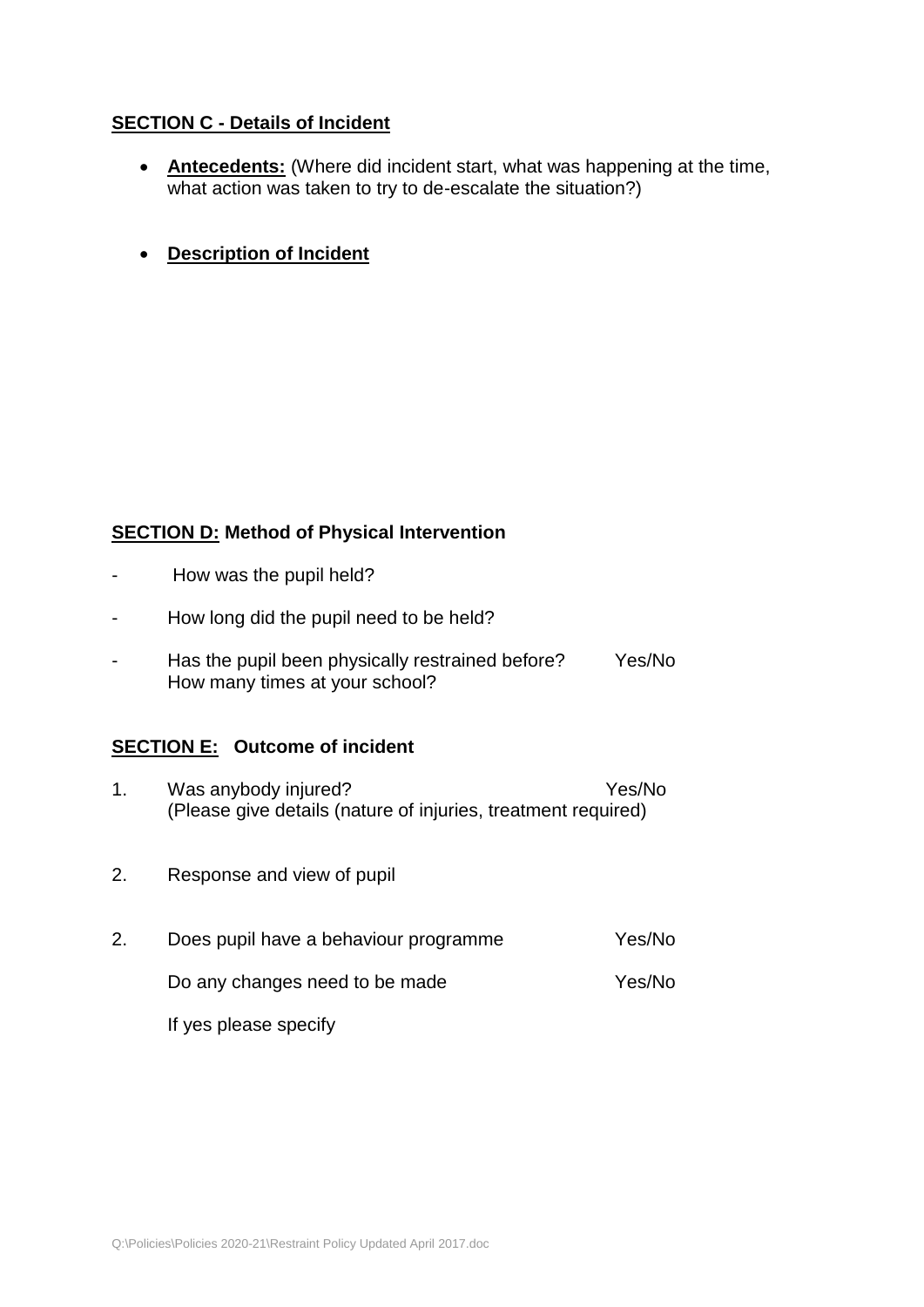#### **SECTION F: - Follow up action**

| Do other agencies need to be contacted?                                  |       |   | Yes/No |                                                      |
|--------------------------------------------------------------------------|-------|---|--------|------------------------------------------------------|
| If yes please specify who and with what aim.<br>Parent/carer informed by |       |   |        | letter $\Box$ Telephone $\Box$ Direct contact $\Box$ |
| Follow up support/interview for pupil                                    |       | П |        |                                                      |
|                                                                          | Staff |   |        |                                                      |

#### **SECTION G: Additional comments**

#### **Form completed by:**

#### **Designation:**

#### **Head Teachers signature <b>Date:** Date:

Please send copes to: Jon Airdrie, Behaviour Support Officer, Nicola Davies, Child Protection Officer; Katy Rees, Curriculum Improvement Adviser for Behaviour and Autism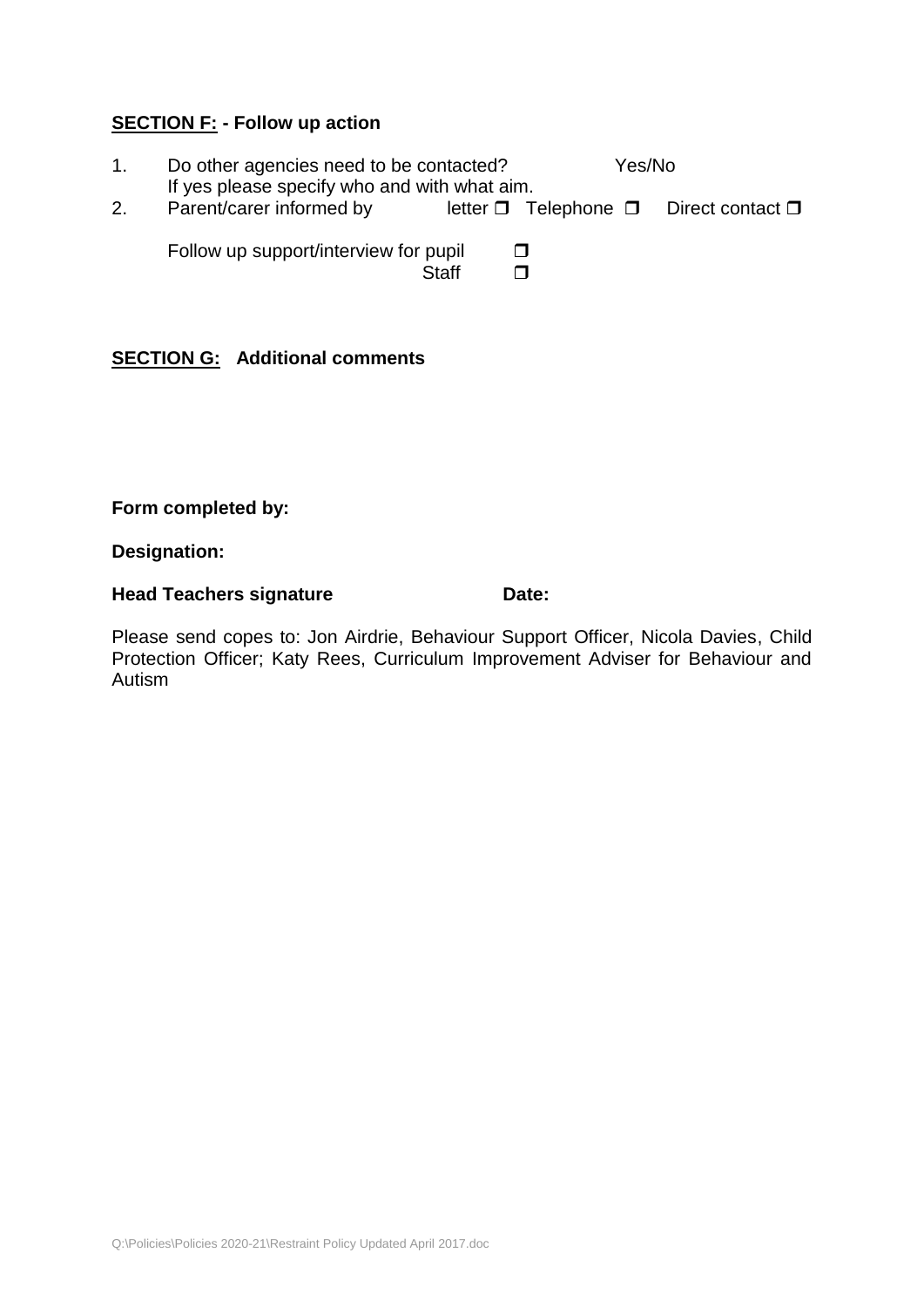Letter to be given by the Head Teacher to all staff who have been authorised to carry out restrictive physical interventions with pupils.

School Headed Paper

**Date** 

Dear ………………….

#### **Authorisation for Restrictive Physical Intervention**

This letter authorises you to use Restrictive Physical Interventions when dealing with pupils.

You attended Team Teach training on positive handling on (date) ……………………. You successfully completed the training, which included information on –

- identification and prevention of trigger behaviours,
- strategies to distract, defuse and de-escalate during disruptive behaviour,
- legal issues.
- documentation, recording and reporting procedures
- and practical training in techniques involved in Restrictive Physical Intervention

You should attend refresher training before (date 3 years later) ……………………………… to ensure your knowledge and physical skills are at an appropriate level.

Further training can be arranged if you identify new issues that need to be addressed.

I attach a copy of the school's policy on Restrictive Physical Intervention and Positive Handling. Please read the policy and discuss it with me or …………………………….. if there are any points on which you need clarification.

Please sign the attached Confirmation Slip and return it to me when you are satisfied that you understand the policy.

Yours sincerely,

Head Teacher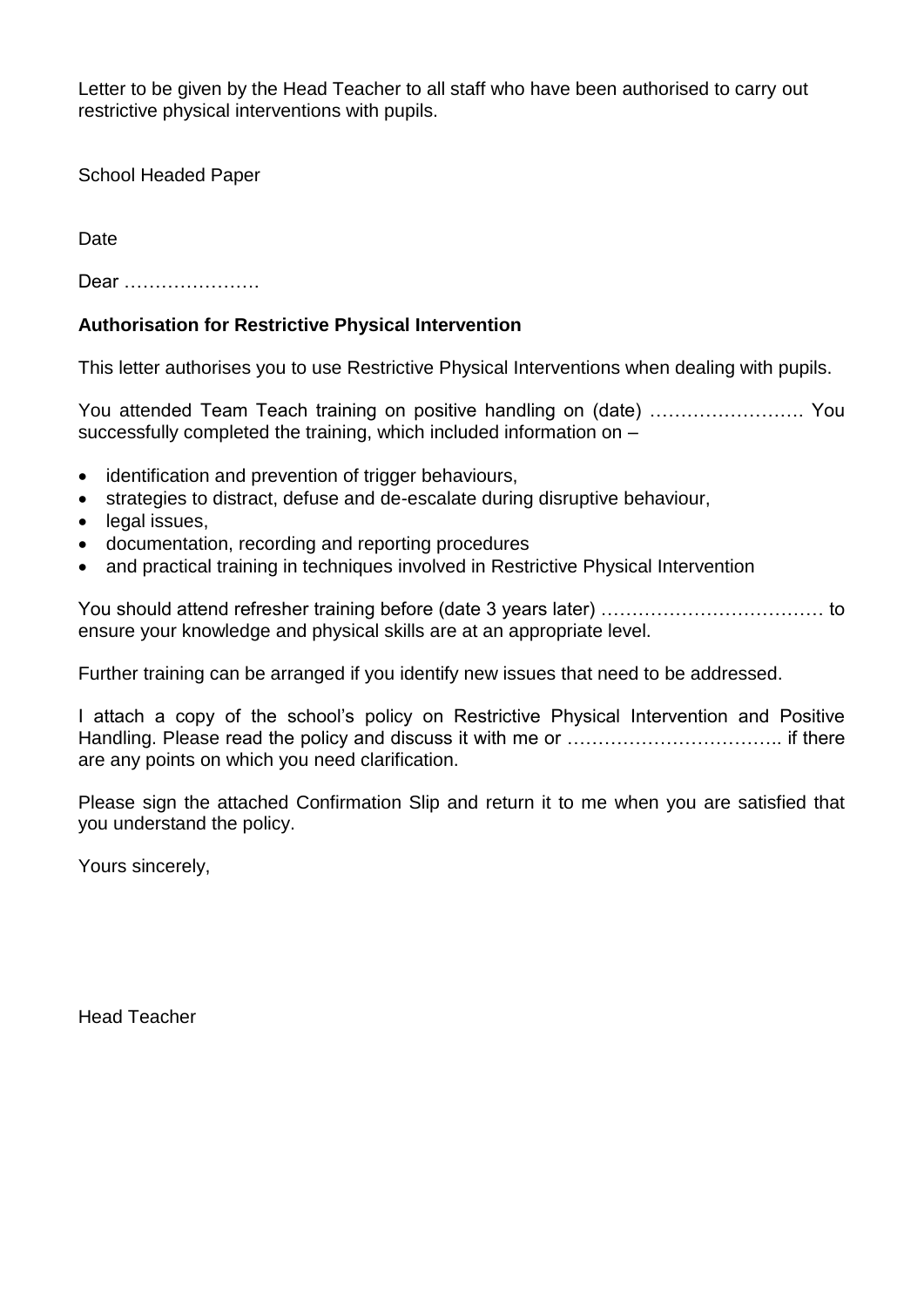#### **CONFIRMATION SLIP**

Please complete this slip and return it to ……………………………………………….

#### **Restrictive Physical Intervention**

I confirm that I have read and understood the school policy on Restrictive Physical Intervention and Positive Handling.

Signed ……………………………………………………….

Print Name …………………………………………………...

Designation …………………………………………………..

Date …………………………………………………………...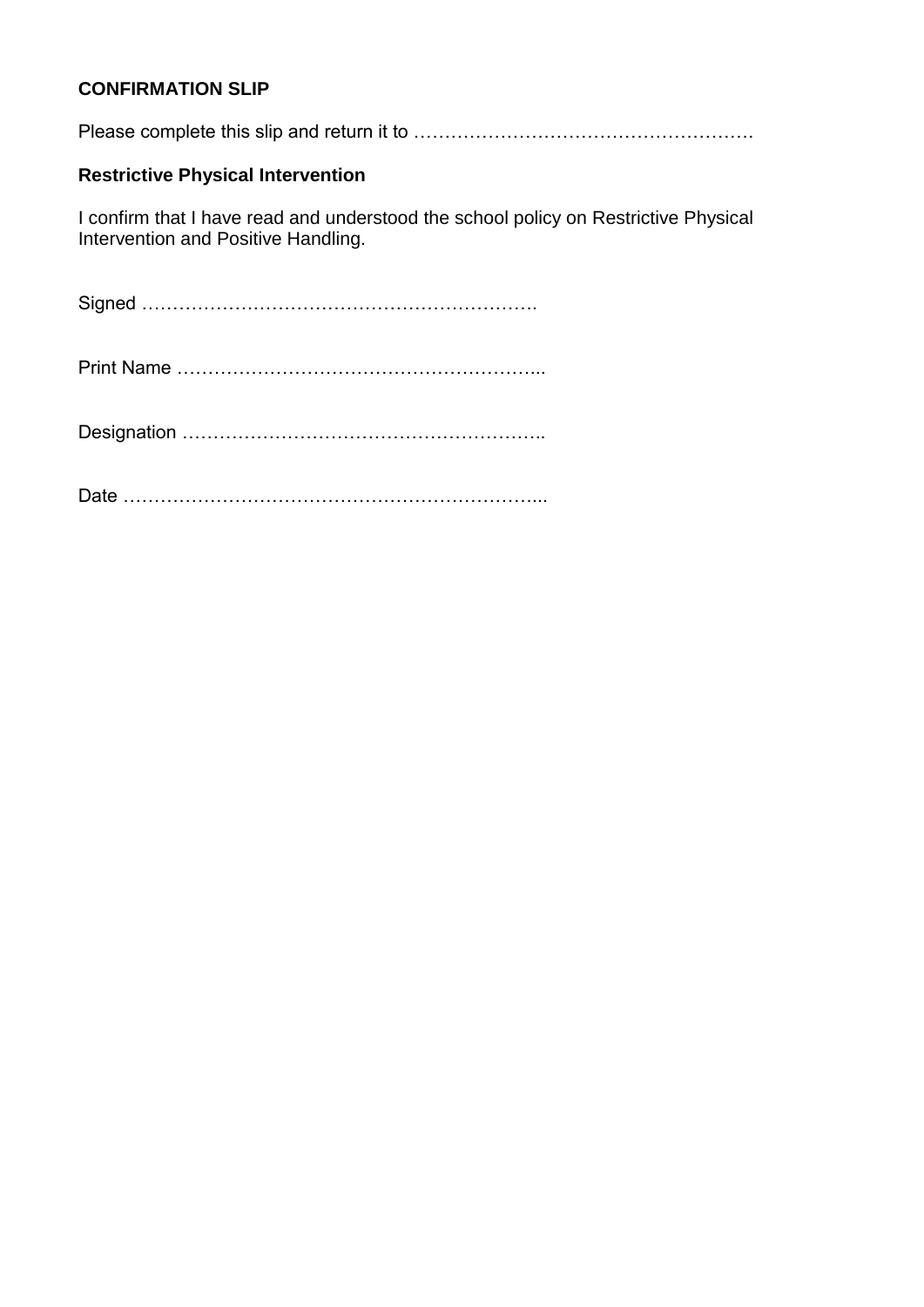### Team-Teach **Positive Handling Plan (PHP)**

#### **Name:** Setting:

**TRIGGER Behaviours:** (Describe common behaviours / situations which are known to have led to Positive Handling being required. When is such behaviour likely to occur?)

**TOPOGRAPHY of Behaviour**: ( Describe what the behaviour looks / sounds like? )

**PREFERRED Supportive & Intervention Strategies** ( Other ways of C.A.L.M.ing such behaviours Describe strategies that, where and when possible, should be attempted before positive handling techniques are used)

| Verbal advice and<br>support | Distraction (Known Key words,<br>objects, etcLikes)                                                   |  |
|------------------------------|-------------------------------------------------------------------------------------------------------|--|
| Reassurance                  | Take up Time                                                                                          |  |
| C.A.L.M talking / Stance     | Time Out (Requires a written plan)                                                                    |  |
| Negotiation                  | Withdrawal (Requires Staff/Carer<br>Observation)                                                      |  |
| Choices / Limits /           | Cool Off: Directed / Offered (Delete as<br>appropriate) Time allowed out to calm down or<br>cool off. |  |
| Humour                       | Contingent Touch                                                                                      |  |
| Consequences                 | Transfer Adult (Help Protocol)                                                                        |  |
| Planned Ignoring<br>Others?  | Success Reminder                                                                                      |  |

Praise Points / Strengths: (Areas that can be developed and built upon) Please state at least 3 Bridge builders.

1:

2:

3: